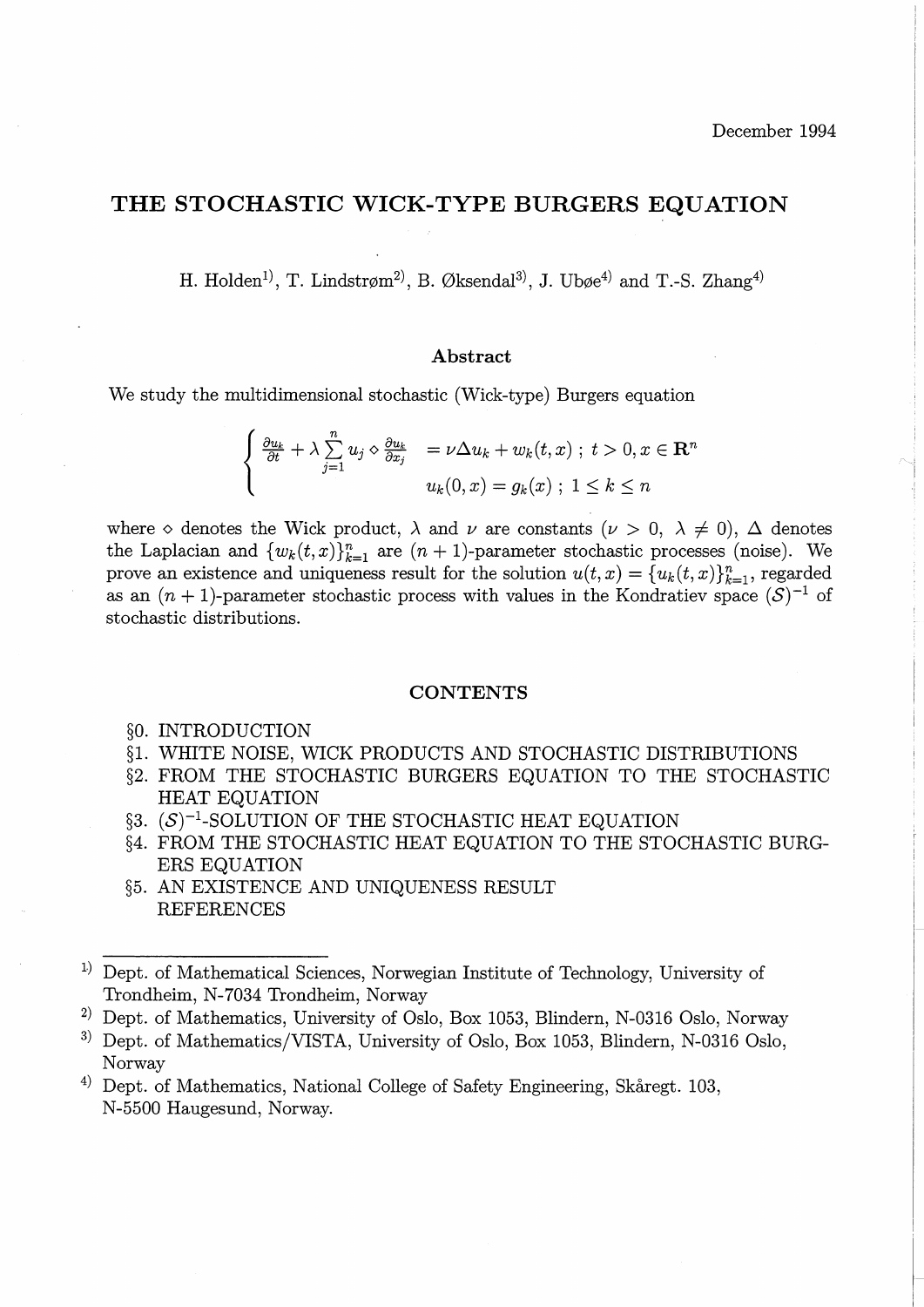#### **§0. INTRODUCTION**

The purpose of this paper is to continue the work done in [HL0UZ 2] regarding the stochastic multidimensional Burgers equation in  $\{u_k(t,x)\}_{k=1}^n$ :

(0.1) 
$$
\begin{cases} \frac{\partial u_k}{\partial t} + \lambda \sum_{j=1}^n u_j \diamond \frac{\partial u_k}{\partial x_j} = \nu \Delta u_k + w_k(t, x); \ t > 0, \ x \in \mathbb{R}^n \\ u_k(0, x) = g_k(x); \ 1 \le k \le n \end{cases}
$$

where  $\diamond$  denotes the Wick product,  $\lambda$  and  $\nu$  are constants ( $\nu > 0$ ,  $\lambda \neq 0$ ),  $\Delta$  denotes the Laplacian and  $w_k(t, x) = w_k(t, x)$  are  $(n + 1)$ -parameter generalized stochastic processes;  $1 \leq k \leq n$ . (See details below). The use of the Wick product corresponds to an Ito/Skorohod interpretation of the equation (see e.g. [B1], [L0U 2] and also [HL0UZ 3]). We may regard  $u = (u_1, \dots, u_n)$  as the velocity field of a vorticity free fluid with viscosity  $\nu$ , being exposed to the stochastic force  $w = (w_1, \dots, w_n)$ .

In [HLØUZ 2] the following was proved: (For definition of functional processes etc. see §1). (Here - and in the following - all gradients are taken w.r.t.  $x$ ).

**A.** Let  $N = N(\phi, t, x, \omega)$  be a functional process and define  $w = -\nabla N$ . Assume that (0.1) has a solution of the form

 $u=-\nabla X$ 

for some functional process  $X = X(\phi, t, x, \omega)$ . Moreover, assume that the functional processes

(0.2) 
$$
Y := \exp(\frac{\lambda}{2\nu}X)
$$

as well as  $Y \circ X$  and  $Y \circ X^{\circ 2}$  exist in  $L^p(\mu)$  for some  $p \geq 1$ . Then *Y* solves the stochastic heat equation

(0.3) 
$$
\begin{cases} \frac{\partial Y}{\partial t} = \nu \Delta Y + \frac{\lambda}{2\nu} Y \diamond (N + C); & t > 0, \ x \in \mathbb{R}^n \\ Y(0, x) = \exp(\frac{\lambda}{2\nu} X(0, x)) \end{cases}
$$

for some  $C(t, \omega)$  not depending on *x*. (For simplicity we have written  $Y(t, x)$  for  $Y(\phi, x, x, \omega)$  etc.)

Furthermore, we proved the following:

**B.** Let either  $N = W(\phi, t, x, \omega)$  ((n + 1)-parameter white noise) or  $N = \text{Exp}W(\phi, t, x, \omega)$  $((n + 1)$ -parameter positive noise), and assume that both  $f(x) := Y(0, x)$  and  $C(t, \omega) =$  $C(t)$  are bounded and deterministic (do not depend on  $\omega$ ).

Then (0.3) has a unique  $L^2(\mu)$  (respectively  $L^1(\mu)$ ) functional process solution  $Y(t, x)$  given by

(0.4) 
$$
Y(t,x) = \hat{E}^x[f(b_{\alpha t}) \text{Exp}(\int_0^t H(s,b_{\alpha s})ds)],
$$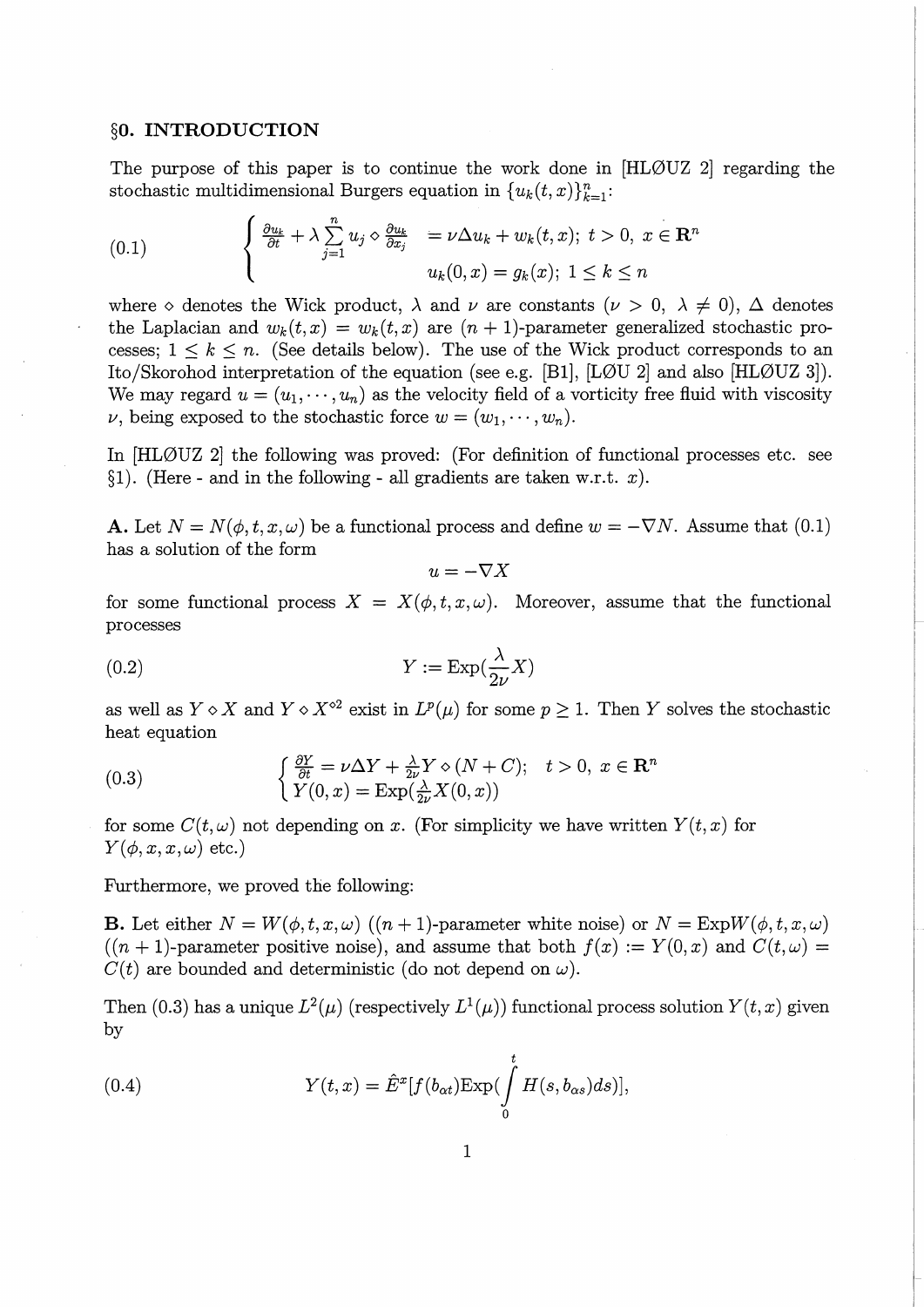where  $\alpha = \sqrt{2\nu}$ ,  $(b_t, \hat{P}^x)$  is standard Brownian motion in  $\mathbb{R}^n$  ( $\hat{E}^x$  denotes expectation w.r.t.  $\hat{P}^x$ ) and

(0.5) 
$$
H(t,x) = H(t,x,\omega) = \frac{\lambda}{2\nu} (N(\phi,t,x,\omega) + C(t)).
$$

Thus we see that if *u* is a gradient solution of  $(0.1)$  then we can use it to construct an explicit solution of the stochastic heat equation (0.3). Moreover, by other methods the unique solution of (0.3) can be found explicitly. In particular, this proves that under the given assumptions there exists at most one functional process solution (of gradient form) of the stochastic Burgers equation (0.1).

The purpose of the present paper is to complete the analysis by proving that one can reverse the Wick-Cole-Hopf transformation (0.2) to construct a solution of the stochastic Burgers equation from the stochastic heat equation and hence obtain a uniqueness and existence result for equation (0.1). In order to accomplish this we consider processes and operations in the *Kondratiev space*  $(S)^{-1}$  *of stochastic distributions.* This space has already found several applications in stochastic partial (and ordinary) differential equations. See e.g. [B 2], [HLØUZ 4] and [Ø]. For the stochastic Burgers equation this approach has the following advantages:

- a) The transformation from the stochastic Burgers equation to the stochastic heat equation can be performed with fewer assumptions than given above if done in the space  $(S)^{-1}$ . (See Theorem 2.1).
- b) The stochastic heat equation can be solved explicitly in  $(S)^{-1}$  for a general  $(S)^{-1}$ potential (Theorem 3.1).
- c) Most importantly, in  $(S)^{-1}$  one can also construct the *converse* transformation from the stochastic heat equation to the stochastic Burgers equation. (See Theorem 4.1).

By combining a), b) and c) we obtain a uniqueness and existence result (Theorem 5.1) for the stochastic Burgers equation (0.1). Moreover, we obtain this under weaker assumptions than what was needed for the uniqueness result in [HL0UZ 2].

One-dimensional Burgers equations with ordinary product instead of Wick product have been studied in [BCJ-L], [DDT] and [DG].

# **§1. WHITE NOISE, WICK PRODUCTS AND STOCHASTIC DISTRIBU-TIONS**

Here we briefly recall some of the basic definitions and results that we need from white noise calculus. For more information the reader is referred to [HKPS] and [KLS].

In the following we fix the parameter dimension d and let  $S = S(\mathbf{R}^d)$  denote the Schwartz space of rapidly decreasing smooth ( $C^{\infty}$ ) functions on  $\mathbb{R}^{d}$ . The dual  $S' = S'(\mathbb{R}^{d})$  is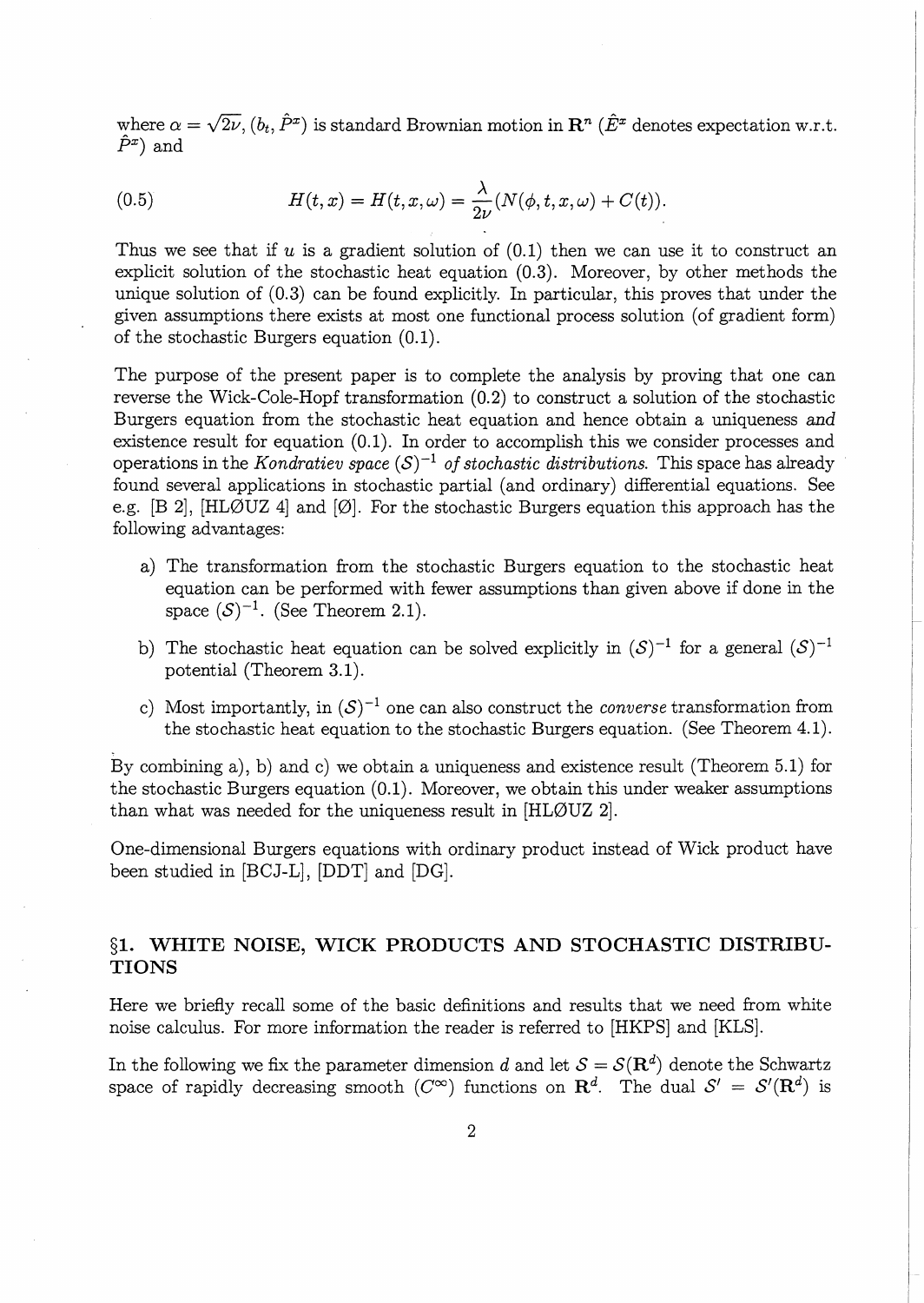the space of tempered distributions. By the Bochner-Minlos theorem [GV] there exists a probability measure  $\mu$  on the Borel subsets  $\mathcal B$  of  $\mathcal S'$  with the property that

(1.1) 
$$
\int_{\mathcal{S}'} e^{i\langle \omega,\phi \rangle} d\mu(\omega) = e^{-\frac{1}{2}||\phi||^2}; \forall \phi \in \mathcal{S}
$$

where  $\langle \omega, \phi \rangle$  denotes the action of  $\omega \in S'$  on  $\phi \in S$  and  $||\phi||^2 = \int |\phi(x)|^2 dx$ . The triple  $\mathbf{R}^d$  $(S', \mathcal{B}, \mu)$  is called *the white noise probability space.* 

The white noise process is the map  $W : \mathcal{S} \times \mathcal{S}' \to \mathbf{R}$  defined by

(1.2) 
$$
W(\phi,\omega) = W_{\phi}(\omega) = \langle \omega, \phi \rangle; \quad \omega \in \mathcal{S}', \phi \in \mathcal{S}
$$

Expressed in terms of Ito integrals with respect to d-parameter Brownian motion  $B$  we have

(1.3) 
$$
W_{\phi}(\omega) = \int_{\mathbf{R}^d} \phi(x) dB_x(\omega) \quad ; \ \phi \in \mathcal{S}.
$$

The *Hermite polynomials* are defined by

(1.4) 
$$
h_n(x) = (-1)^n e^{\frac{x^2}{2}} \frac{d^n}{dx^n} (e^{-\frac{x^2}{2}}); \quad n = 0, 1, 2, \cdots
$$

and the *Hermite functions* are defined by

(1.5) 
$$
\xi_n(x) = \pi^{-\frac{1}{4}}((n-1)!)^{-\frac{1}{2}}e^{-\frac{x^2}{2}}h_{n-1}(\sqrt{2}x) \quad ; \quad n \ge 1
$$

In the following we let  $\{e_1, e_2, \dots\} \subset S$  denote a fixed orthonormal basis for  $L^2(\mathbf{R}^d)$ . For many purposes the basis can be arbitrary, but for us it is convenient to assume that the  $e_n$ 's are obtained by taking tensor products of  $\xi_k(x)$ . Define

(1.6) 
$$
\theta_j(\omega) := W_{e_j}(\omega) = \int_{\mathbf{R}^d} e_j(x) dE_x(\omega) \quad ; \quad j = 1, 2, \cdots
$$

If  $\alpha = (\alpha_1, \dots, \alpha_m)$  is a multi-index of non-negative integers we put

(1.7) 
$$
H_{\alpha}(\omega) = \prod_{j=1}^{m} h_{\alpha_j}(\theta_j)
$$

The *Wiener-Ito chaos expansion theorem says that any*  $X \in L^2(\mu)$  *can be (uniquely)* written

(1.8) 
$$
X(\omega) = \sum_{\alpha} c_{\alpha} H_{\alpha}(\omega)
$$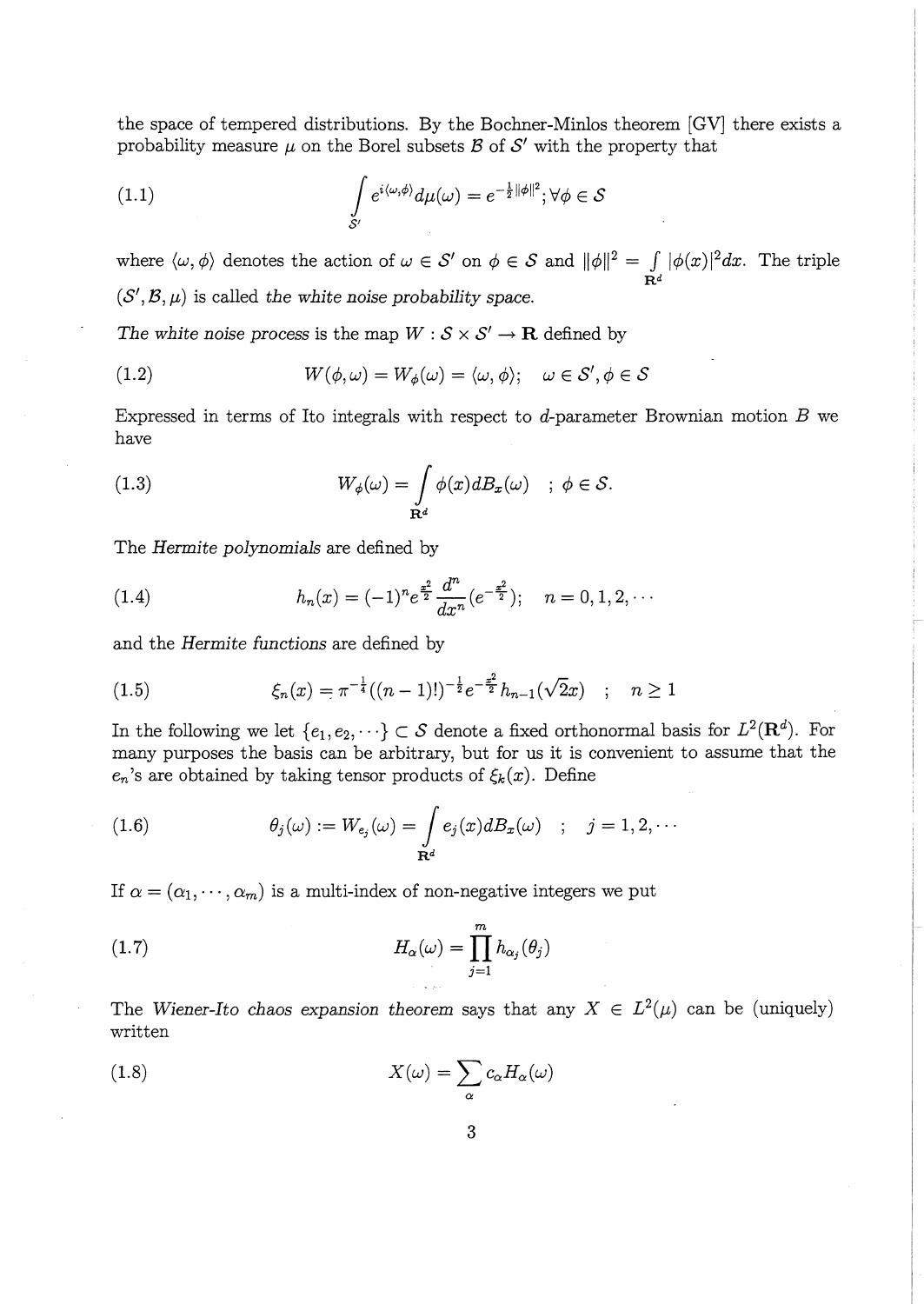Moreover,

(1.9) 
$$
||X||_{L^2(\mu)}^2 = \sum_{\alpha} \alpha! c_{\alpha}^2 \quad \text{where} \quad \alpha! = \alpha_1! \alpha_2! \cdots \alpha_m!
$$

The Hida test function space  $(S)$  and the Hida distribution space  $(S)^*$  can be given the following characterization, due to T.-S. Zhang [Z]:

## **THEOREM 1.1 ([Z])**

**Part a):** A function  $f = \sum c_{\alpha} H_{\alpha} \in L^2(\mu)$  belongs to *(S)* if and only if  $\alpha$ 

(1.10) 
$$
\sup_{\alpha} c_{\alpha}^{2} \alpha! (2\mathbf{N})^{\alpha k} < \infty \quad \forall k < \infty
$$

where

(1.11) 
$$
(2\mathbf{N})^{\alpha} := \prod_{j=1}^{m} (2^{d} \beta_1^{(j)} \cdots \beta_d^{(j)})^{\alpha_j} \quad \text{if } \alpha = (\alpha_1, \cdots, \alpha_m)
$$

Here  $\beta^{(j)} = (\beta_1^{(j)}, \dots, \beta_d^{(j)})$  is multi-index nr. j in the fixed ordering of all d-dimensional multi-indices  $\beta = (\beta_1, \dots, \beta_d)$ , related to the basis  $\{e_j\}$  by

$$
(1.12) \t\t e_j = \xi_{\beta_1^{(j)}} \otimes \cdots \otimes \xi_{\beta_d^{(j)}}.
$$

**Part b):** A formal series  $F = \sum b_{\alpha} H_{\alpha}$  belongs to  $(S)^*$  if and only if  $\alpha$ 

(1.13) 
$$
\sup_{\alpha} b_{\alpha}^{2} \alpha! (2\mathbf{N})^{-\alpha q} < \infty \quad \text{for some} \quad q < \infty
$$

The action of  $F=\sum b_{\alpha}H_{\alpha} \in (S)^*$  on  $f=\sum c_{\alpha}H_{\alpha} \in (S)$  is given by  $\alpha$  *a* 

(1.14) 
$$
\langle F, f \rangle = \sum_{\alpha} \alpha! b_{\alpha} c_{\alpha}
$$

**EXAMPLE** The pointwise (or singular) white noise  $W_x$  is defined by

(1.15) 
$$
W_x(\omega) = \sum_{k=1}^{\infty} e_k(x) H_{\epsilon_k}(\omega) = \sum_{k=1}^{\infty} e_k(x) h_1(\theta_k)
$$

where  $\epsilon_k = (0, 0, \dots, 0, 1)$  with 1 on k'th place.

In this case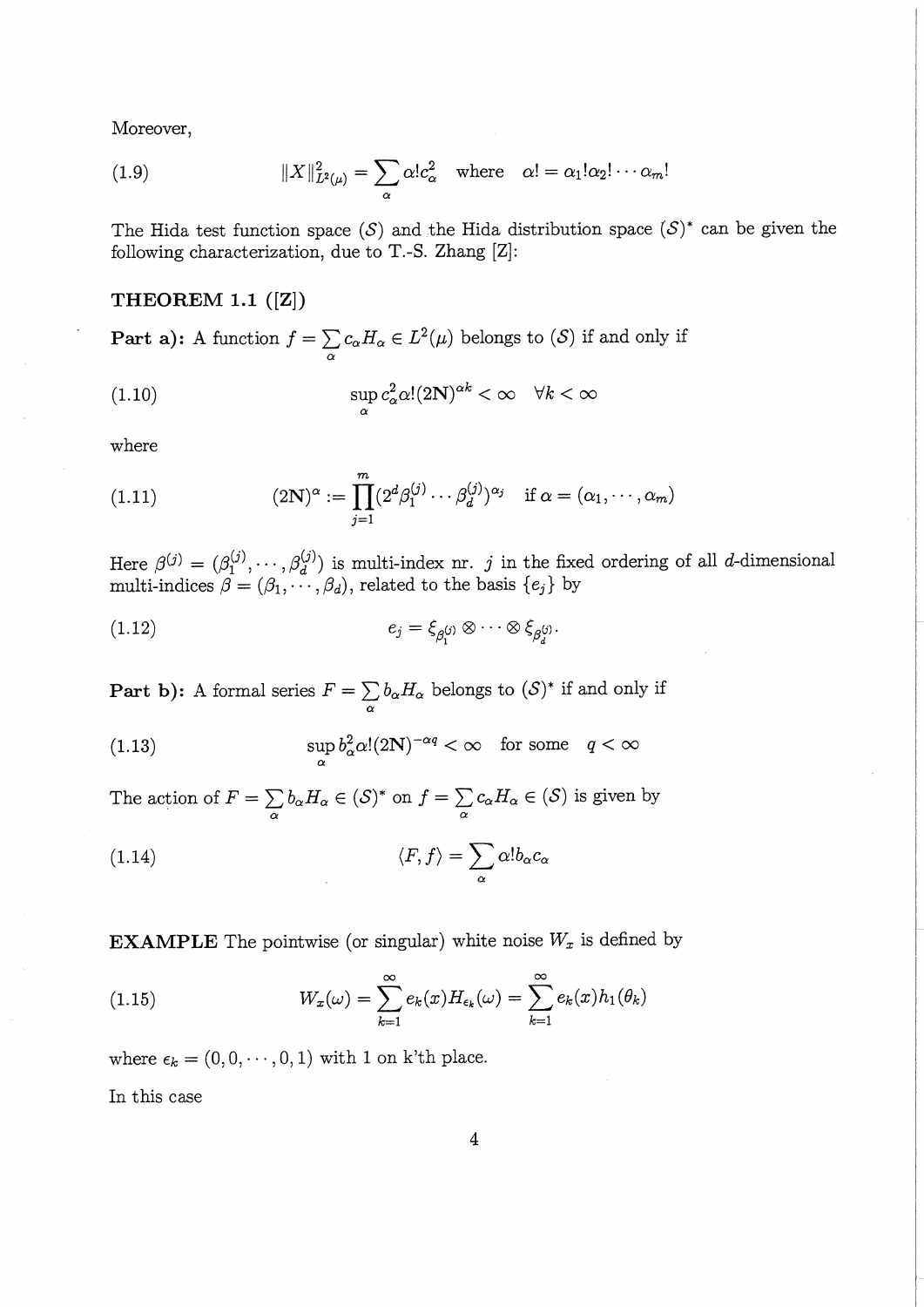$$
b_{\alpha} = b_{\epsilon_k} = e_k(x) \text{ if } \alpha = \epsilon_k \text{ for some } k
$$
  

$$
b_{\alpha} = 0 \text{ if } \alpha \neq \epsilon_k \text{ for all } k
$$

Moreover, if  $\alpha = \epsilon_k$  we have

$$
(2\mathbf{N})^{\alpha} = 2^d \beta_1^{(k)} \cdots \beta_d^{(k)}
$$

So in this case we get

$$
\sup_{\alpha} b_{\alpha}^2 \alpha! (2\mathbf{N})^{-\alpha q} = \sup_{k} e_k^2(x) (2^d \beta_1^{(k)} \cdots \beta_d^{(k)})^{-q} < \infty
$$

for all  $q > 0$ , since

$$
\sup_{t \in \mathbf{R}} |\xi_k(t)| = 0(k^{-\frac{1}{12}}) \quad \text{([HiP])}
$$

We conclude that  $W_x(\omega) \in (\mathcal{S})^*$ .

Note that if  $1 < p < \infty$  we have

$$
(1.16)\t\t\t\t(S) \subset L^p(\mu) \subset (S)^*
$$

However,

(1.17) 
$$
L^1(\mu) \not\subset (S)^* \quad \text{(see e.g. [HLØUZ 1])}
$$

For our purposes it turns out to be convenient to work with the *Kondratiev* spaces  $(S)^1$ and  $(S)^{-1}$  which are related to  $(S)$  and  $(S)^*$  as follows:

$$
(1.18)\qquad \qquad (\mathcal{S})^1 \subset (\mathcal{S}) \subset (\mathcal{S})^* \subset (\mathcal{S})^{-1}
$$

The spaces  $(S)$  and  $(S)^{-1}$  were originally constructed on spaces of sequences by Kondratiev [K] and later extended by him and several other authors. See [KLS] and the references there. We recall here their basic properties, stated in forms which are convenient for our purposes. For details and proofs we refer to [KLS].

## **DEFINITION 1.2 [KLS]**

**Part a):** For  $0 \le \rho \le 1$  let  $(S)^{\rho}$  (the *Kondratiev space of stochastic test functions*) consist of all

$$
f = \sum_{\alpha} c_{\alpha} H_{\alpha} \in L^2(\mu) \quad \text{such that}
$$

(1.19) 
$$
||f||_{\rho,k}^2 := \sum_{\alpha} c_{\alpha}^2(\alpha!)^{1+\rho} (2N)^{\alpha k} < \infty \quad \text{for all } k < \infty
$$

**Part b):** The *Kondratiev space of stochastic distributions,*  $(S)^{-\rho}$ , consists of all formal expansions

$$
F=\sum_{\alpha}b_{\alpha}H_{\alpha}
$$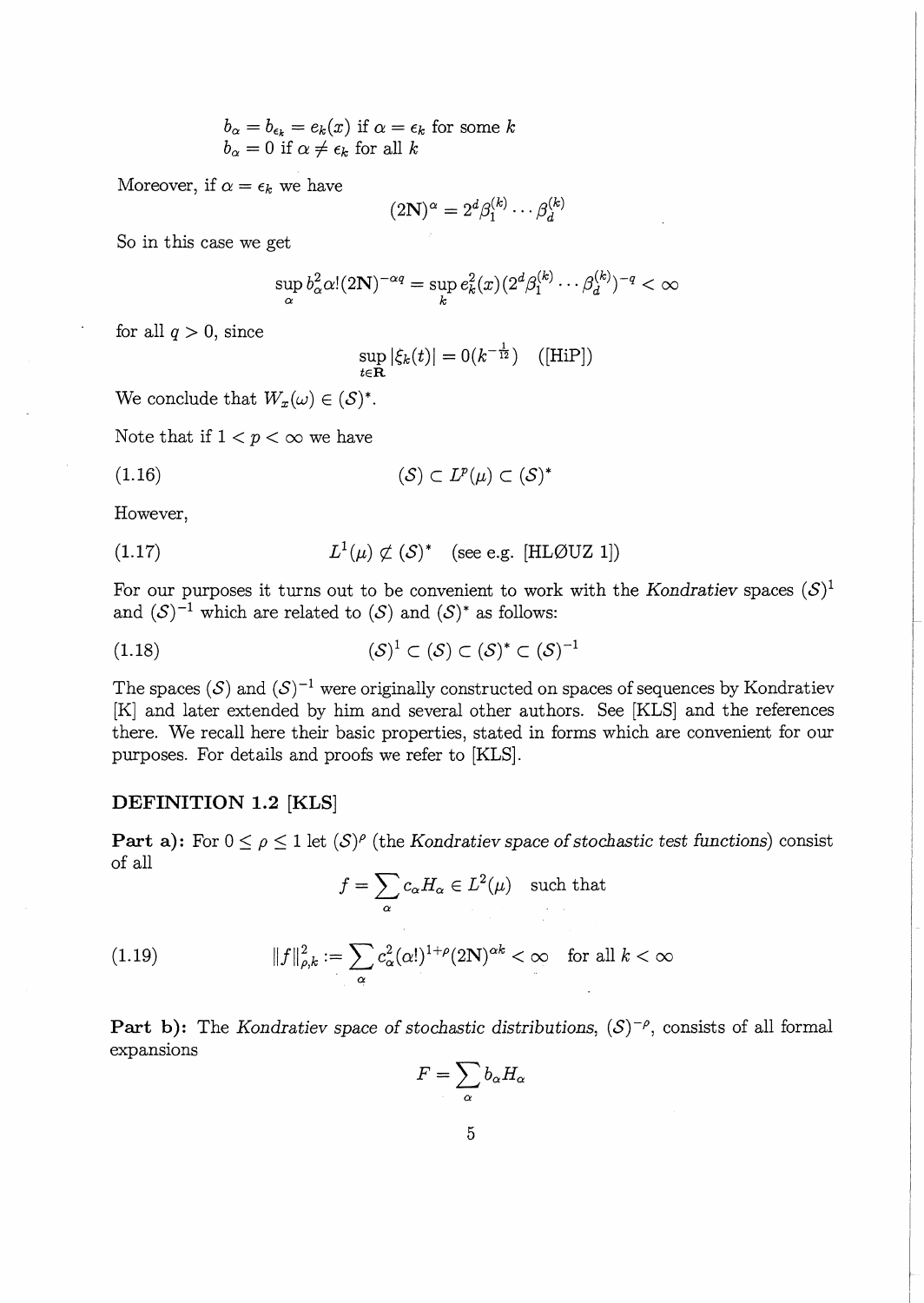such that

(1.20) 
$$
\sum_{\alpha} b_{\alpha}^{2}(\alpha!)^{1-\rho}(2\mathbf{N})^{-\alpha q} < \infty \quad \text{for some } q < \infty
$$

The family of seminorms  $||f||_{a,k}^2$ ;  $k = 1, 2, \cdots$  gives rise to a topology on  $(S)^{\rho}$  and we can then regard  $(S)^{-\rho}$  as the dual of  $(S)^{\rho}$  by the action

(1.21) 
$$
\langle F, f \rangle = \sum_{\alpha} b_{\alpha} c_{\alpha} \alpha!
$$

if  $F = \sum b_{\alpha} H_{\alpha} \in (\mathcal{S})^{-\rho}$  and  $f = \sum c_{\alpha} H_{\alpha} \in (\mathcal{S})^{\rho}$ .

# **REMARKS.**

1) Regarding (1.21), note that

$$
\sum_{\alpha} |b_{\alpha}c_{\alpha}|\alpha! = \sum_{\alpha} |b_{\alpha}c_{\alpha}|(\alpha!)^{\frac{1-\rho}{2}}(\alpha!)^{\frac{1+\rho}{2}} \cdot (2N)^{\frac{\alpha k}{2}}(2N)^{-\frac{\alpha k}{2}}
$$

$$
\leq [\sum_{\alpha} b_{\alpha}^{2}(\alpha!)^{1-\rho}(2N)^{-\alpha k}]^{\frac{1}{2}} \cdot [\sum_{\alpha} c_{\alpha}^{2}(\alpha!)^{1+\rho}(2N)^{\alpha k}]^{\frac{1}{2}}
$$

$$
< \infty \quad \text{for } k \text{ large enough.}
$$

2) Putting  $\rho = 0$  we see by comparing (1.19), (1.20) with (1.10), (1.13) that  $(S) = (S)^0$ and  $(S)^* = (S)^{-0}$ . So for general  $\rho \in [0, 1]$  we have

$$
(1.22) \qquad (\mathcal{S})^1 \subset (\mathcal{S})^{\rho} \subset (\mathcal{S})^0 = (\mathcal{S}) \subset (\mathcal{S})^* = (\mathcal{S})^{-0} \subset (\mathcal{S})^{-\rho} \subset (\mathcal{S})^{-1}
$$

(Observe that with this notation  $(S)^0$  and  $(S)^{-0}$  are different spaces).

# **DEFINITION 1.3**

The Wick product  $F \diamond G$  of two elements

(1.23) 
$$
F = \sum_{\alpha} a_{\alpha} H_{\alpha}, G = \sum_{\beta} b_{\beta} H_{\beta} \text{ in } (\mathcal{S})^{-1} \text{ is defined by}
$$

$$
F \diamond G = \sum_{\alpha, \beta} a_{\alpha} b_{\beta} H_{\alpha + \beta}
$$

From Def. 1.2 we get

### **LEMMA 1.4**

(i) 
$$
F, G \in (S)^{-1} \Rightarrow F \diamond G \in (S)^{-1}
$$
  
(ii)  $f, g \in (S)^{1} \Rightarrow f \diamond g \in (S)^{1}$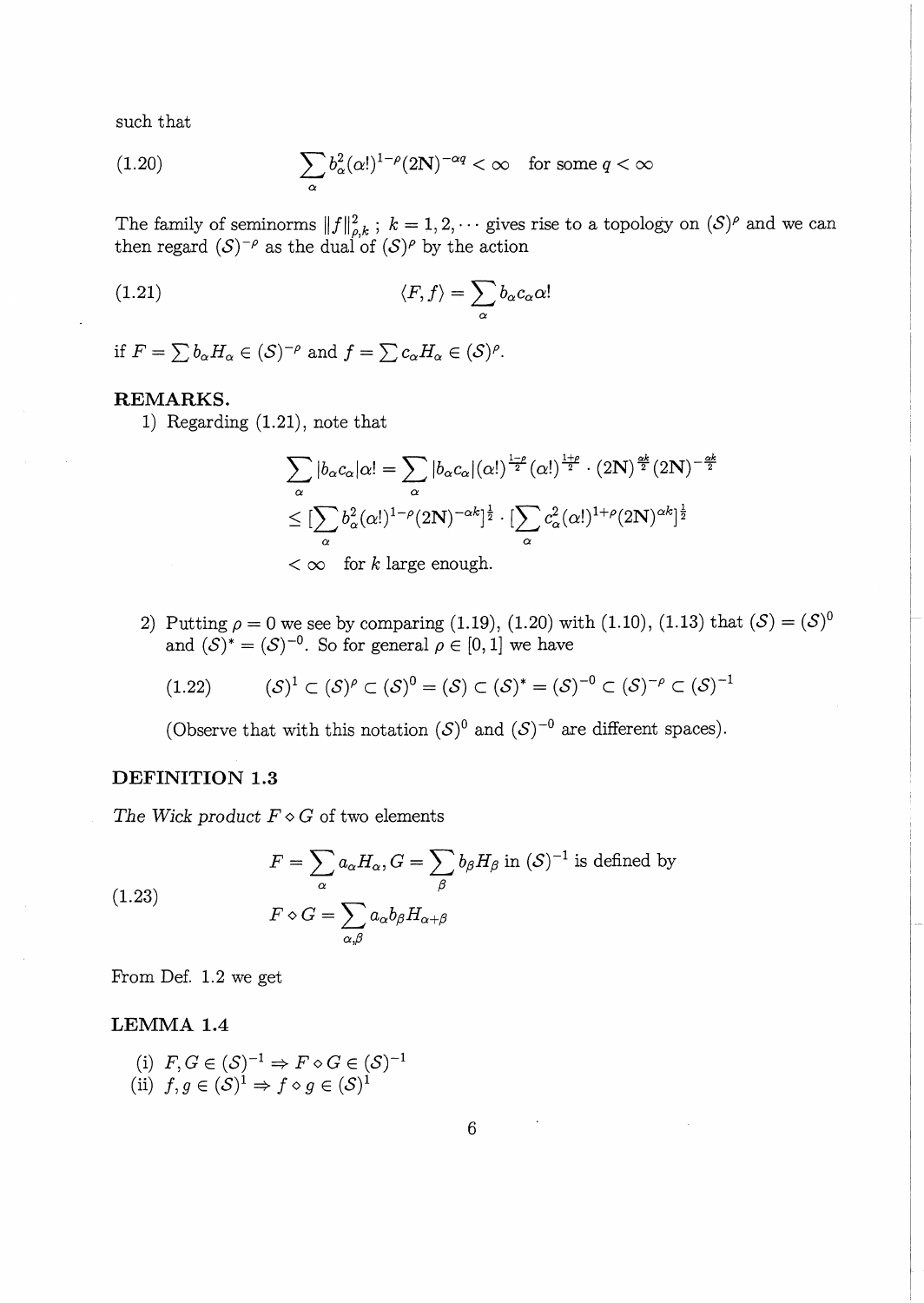The Hermite transform [L $\emptyset$ U 1-3] has a natural extension to  $(S)^{-1}$ :

**DEFINITION 1.5** If  $F = \sum b_{\alpha} H_{\alpha} \in (\mathcal{S})^{-1}$  then the Hermite transform of  $F, \mathcal{H}F = \tilde{F}$ , is defined by

(1.24) 
$$
\tilde{F}(z) = \mathcal{H}F(z) = \sum_{\alpha} b_{\alpha} z^{\alpha} \text{ (whenever convergent)}
$$

where  $z = (z_1, z_2, \dots) \in \mathbb{C}^{\mathbb{N}}$  (the space of all sequences of complex numbers) and

 $z^{\alpha} = z_1^{\alpha_1} z_2^{\alpha_2} \cdots z_m^{\alpha_m}$  if  $\alpha = (\alpha_1, \cdots, \alpha_m).$ 

If  $F \in (\mathcal{S})^{-\rho}$  for  $\rho < 1$  then it is easy to see that  $(\mathcal{H}F)(z_1, z_2, \cdots)$  converges for all finite sequences  $(z_1, \dots, z_m)$  of complex numbers.

If  $F \in (\mathcal{S})^{-1}$ , however, we can only obtain convergence of  $\mathcal{H}F(z_1, z_2, \cdots)$  in a neighbourhood of the origin: We have

$$
\sum_{\alpha} |b_{\alpha}| |z^{\alpha}| \leq [\sum_{\alpha} b_{\alpha}^2 (2N)^{-\alpha q}]^{\frac{1}{2}} \cdot [\sum_{\alpha} |z^{\alpha}|^2 (2N)^{\alpha q}]^{\frac{1}{2}},
$$

where the first factor on the right hand side converges for  $q$  large enough. For such a value of *q* we have convergence of the second factor if

(1.25) 
$$
z \in \mathbf{B}_q(\delta) := \{ \zeta = (\zeta_1, \zeta_2, \cdots) \in \mathbf{C}^{\mathbf{N}} : \sum_{\alpha \neq 0} |\zeta^{\alpha}|^2 (2\mathbf{N})^{\alpha q} < \delta^2 \}
$$

for some  $\delta < \infty$ .

The next result is an immediate consequence of Def. 1.3 and Def. 1.5:

**LEMMA 1.6** If  $F, G \in (\mathcal{S})^{-1}$  then

$$
\mathcal{H}(F \diamond G)(z) = \mathcal{H}F(z) \cdot \mathcal{H}G(z)
$$

for all *z* such that  $HF(z)$  and  $HG(z)$  exist.

The topology on  $(S)^{-1}$  can conveniently be expressed in terms of Hermite transforms as follows:

## **LEMMA 1.7 [KLS]**

The following are equivalent

- (i)  $X_n \to X$  in  $(\mathcal{S})^{-1}$
- (ii)  $\exists \delta > 0, q < \infty, M < \infty$  such that

 $\mathcal{H}X_n(z) \to \mathcal{H}X(z)$  as  $n \to \infty$  for  $z \in \mathbf{B}_q(\delta)$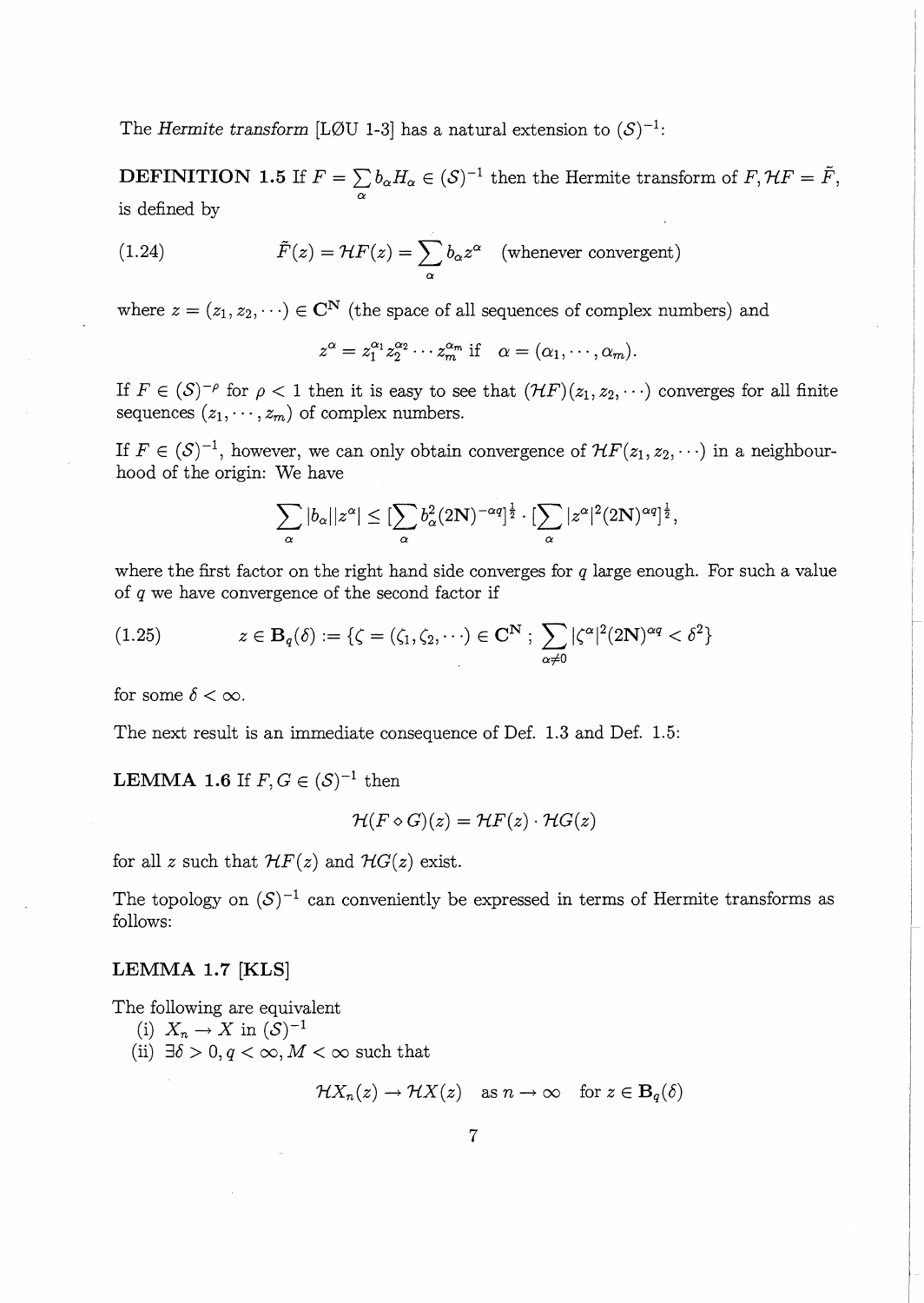and

$$
|\mathcal{H}X_n(z)| \leq M \quad \text{for all } n = 1, 2, \dots; z \in \mathbf{B}_q(\delta).
$$

**THEOREM 1.8 [KLS] (Characterization theorem for**  $(S)^{-1}$ **)** 

Suppose  $g(z_1, z_2, \dots)$  is a bounded analytic function on  $B_q(\delta)$  for some  $\delta > 0, q < \infty$ . Then there exists  $X \in (\mathcal{S})^{-1}$  such that

 $\mathcal{H}X=q$ 

From this we deduce the following useful result:

### **COROLLARY 1.9**

Suppose  $g = \mathcal{H}X$  for some  $X \in (\mathcal{S})^{-1}$ . Let f be an analytic function in a neighbourhood of  $\zeta_0 = g(0)$  in C. Then there exists  $Y \in (\mathcal{S})^{-1}$  such that

$$
\mathcal{H}Y = f \circ g
$$

*Proof.* Let  $r > 0$  be such that f is bounded analytic on  $\{\zeta \in \mathbf{C}; |\zeta - \zeta_0| < r\}$ . Then choose  $\delta > 0$  and  $q < \infty$  such that the function  $z \to g(z)$  is bounded analytic on  $B_q(\delta)$  and such that  $|g(z)-\zeta_0| < r$  for  $z \in \mathbf{B}_q(\delta)$ . Then  $f \circ g$  is bounded analytic in  $\mathbf{B}_q(\delta)$ , so the result follows from Theorem 1.8.

### **EXAMPLE 1.10**

a) Let  $X \in (\mathcal{S})^{-1}$ . Then  $X \diamond X = X^{\circ 2} \in (\mathcal{S})^{-1}$  and more generally  $X^{\circ n} \in (\mathcal{S})^{-1}$  for all natural numbers *n.* Define *the Wick exponential of X,* Exp *X,* by

$$
\operatorname{Exp} X = \sum_{n=0}^{\infty} \frac{1}{n!} X^{\circ n}
$$

Then by Corollary 1.9 applied to  $f(z) = e^z$  we see that Exp  $X \in (S)^{-1}$  also.

- b) In particular, if we choose  $X = W_x$  (the singular white noise) then  $K_0 := Exp W_x$  is in fact in  $(S)^*$ . As suggested in [LØU 1], [LØU 3] the process  $K_0(x,\omega)$  is a natural model for stochastic permeability in connection with fluid flow in porous media.
- c) Other useful applications of Lemma 1.9 include the *Wick logarithm*  $Y = \text{Log } X$ , which is defined (in  $(S)^{-1}$ ) for all  $X \in (S)^{-1}$  with  $\tilde{X}(0) \neq 0$ . For such X we have

$$
\operatorname{Exp}(\operatorname{Log} X) = X
$$

and for all  $Z \in (\mathcal{S})^{-1}$  we have

$$
Log(Exp Z) = Z
$$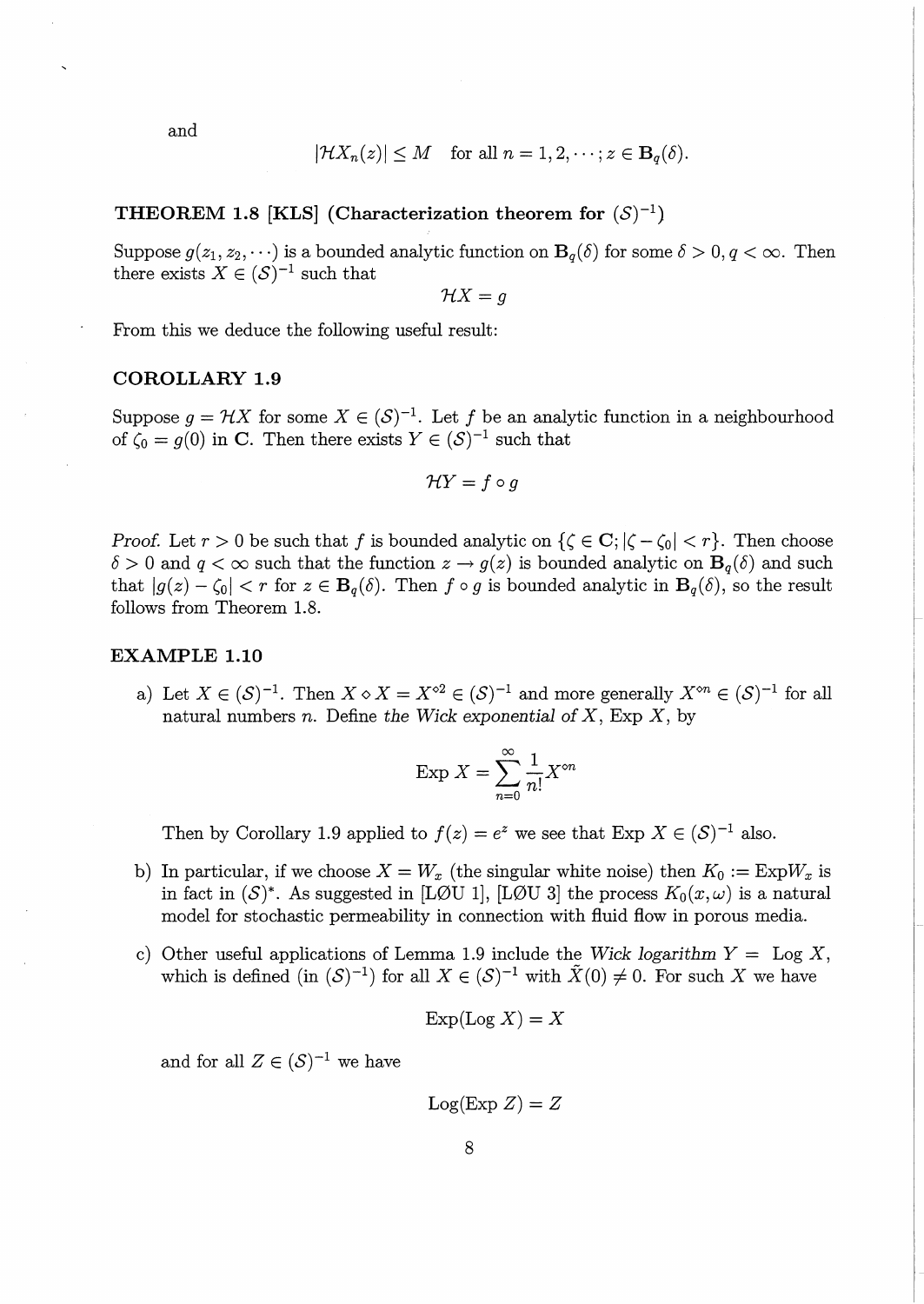d) Similarly we note that the *Wick-inverse*  $X^{\diamond(-1)}$  and more generally the *Wick powers*  $X^{\diamond\gamma}(\gamma \in \mathbf{R})$  exist in  $(\mathcal{S})^{-1}$  for all  $X \in (\mathcal{S})^{-1}$  with  $\tilde{X}(0) \neq 0$ .

#### **REMARK.**

The connection between the H-transform and the *S-transform* [HKPS] is

(1.26) 
$$
\mathcal{H}F(z_1, z_2, \cdots, z_m) = (SF)(z_1e_1 + \cdots + z_me_m)
$$

(see e.g.  $[LØU 1]$ )

**REMARK.** We can define what we could call the *generalized expectation* of an arbitrary  $F\in (\mathcal{S})^{-1}$ , in spite of the fact that such an F need not even be in  $L^1(\mu)$ : If  $F_0\in L^p(\mu)$ for  $p > 1$  then the action of  $F_0$  on an element  $\psi \in (S)^1$  is given by

(1.27) 
$$
\langle F_0, \psi \rangle = E[F_0 \psi] = \int_{S'} F_0(\omega) \psi(\omega) d\mu(\omega),
$$

so if  $\psi \equiv 1$  then  $\langle F_0 , \psi \rangle = \langle F_0 , 1 \rangle$  gives us the expectation of  $F_0$ . On the other hand, if a general  $F \in (\mathcal{S})^{-1}$  has the chaos expansion

$$
F=\sum_\alpha b_\alpha H_\alpha
$$

then by (1.21) we have  $\langle F, 1 \rangle = b_0 = \tilde{F}(0)$ . Hence we define

(1.28)  $\tilde{F}(0) = b_0 = \langle F, 1 \rangle$ 

to be the *generalized* expectation of  $F \in (\mathcal{S})^{-1}$ .

From now on we will use the notation

(1.29) 
$$
E[F] = E_{\mu}[F] := \tilde{F}(0)
$$

for the generalized expectation of  $F \in (S)^{-1}$ . Note that with this definition we have

$$
(1.30) \t E[F \diamond G] = E[F] \cdot E[G] \t for all \t F, G \in (\mathcal{S})^{-1}.
$$

and

(1.31) 
$$
E[\text{Exp}(X)] = \exp E[X] \text{ for all } X \in (S)^{-1}.
$$

More generally, from the chaos expansion of *F* we see that the Hermite transform gives us all the *actions* 

 $\langle F, \langle \cdot, \phi \rangle^{\diamond n} \rangle$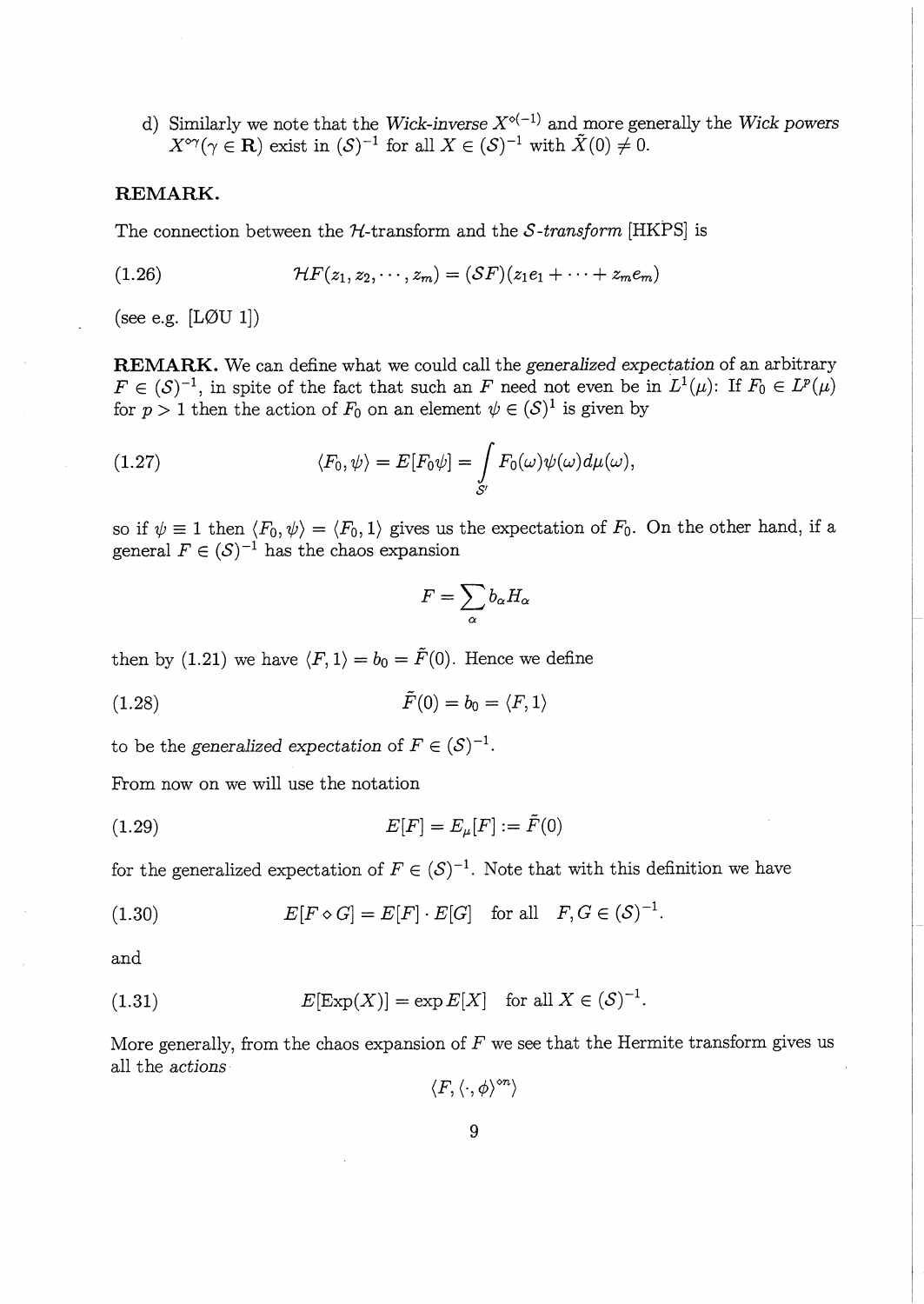of  $F \in (\mathcal{S})^{-1}$  on  $\langle \cdot, \phi \rangle^{\otimes n} \in (\mathcal{S})^1$ . Therefore, although F need not exist as a random variable, it exists as a stochastic distribution: Given a stochastic test function we can compute its associated average.

# $(S)^{-1}$  processes

The Kondratiev space  $(S)^{-1}$  of stochastic distributions turns out to be the right space to work in, not just for the Burgers equation discussed in this paper, but for several stochastic (partial or ordinary) differential equations. See e.g. [B 3], [HL0UZ 4]. Therefore, the solution we seek will be a function

$$
u = u(t, x): \mathbf{R}^{1+n} \to (\mathcal{S})^{-1},
$$

which may be regarded as a (stochastic) distribution valued stochastic process. We call such functions  $(S)^{-1}$  processes.

*The derivative* of an  $(S)^{-1}$  process  $f(t)$  w.r.t. t at  $t = t_0 \in \mathbb{R}$  will then (if it exists) be the element  $\eta = \eta(t_0) \in (S)^{-1}$  with the property that

(1.31) 
$$
\frac{f(t_0 + h) - f(t_0)}{h} \to \eta(t_0) \text{ in } (S)^{-1} \text{ as } h \to 0.
$$

If this holds we write  $\eta(t_0) = \frac{df}{dt}(t_0)$  (or  $\frac{\partial f}{\partial t}(t_0)$ ). By the characterization of the topology of  $(S)^{-1}$  in terms of the Hermite transform (Lemma 1.7) this is equivalent to

(1.32) 
$$
\frac{\tilde{f}(t_0+h;z)-\tilde{f}(t_0;z)}{h}\to \tilde{\eta}(t_0;z)
$$

pointwise boundedly for  $z \in B_q(\delta)$ ; for some  $q < \infty, \delta > 0$ .

For this it suffices that

(1.33) 
$$
\frac{d}{dt}\tilde{f}(t;z) = \tilde{\eta}(t;z) \text{ for } t = t_0
$$

pointwise for each  $z \in \mathbf{B}_{q}(\delta)$ , if we also have that

$$
t\to \frac{d}{dt} \tilde{f}(t;z)
$$

is continuous and uniformly bounded, for  $z \in B_q(\delta)$  and t in a neighbourhood of  $t_0$ . For if this holds, we can write

$$
\frac{\tilde{f}(t_0+h;z)-\tilde{f}(t_0;z)}{h}=\frac{1}{h}\int\limits_{t_0}^{t_0+h}\frac{d}{ds}\tilde{f}(s;z)ds\quad \text{for small }h
$$

and therefore this expression is uniformly bounded for  $z \in B_q(\delta)$  as  $h \to 0$ . If  $\frac{df}{dt}$  exists and is *t*-continuous, we say that the  $(S)^{-1}$  process  $f(t)$  is  $C^1$ . A similar notation,  $C^k$ , is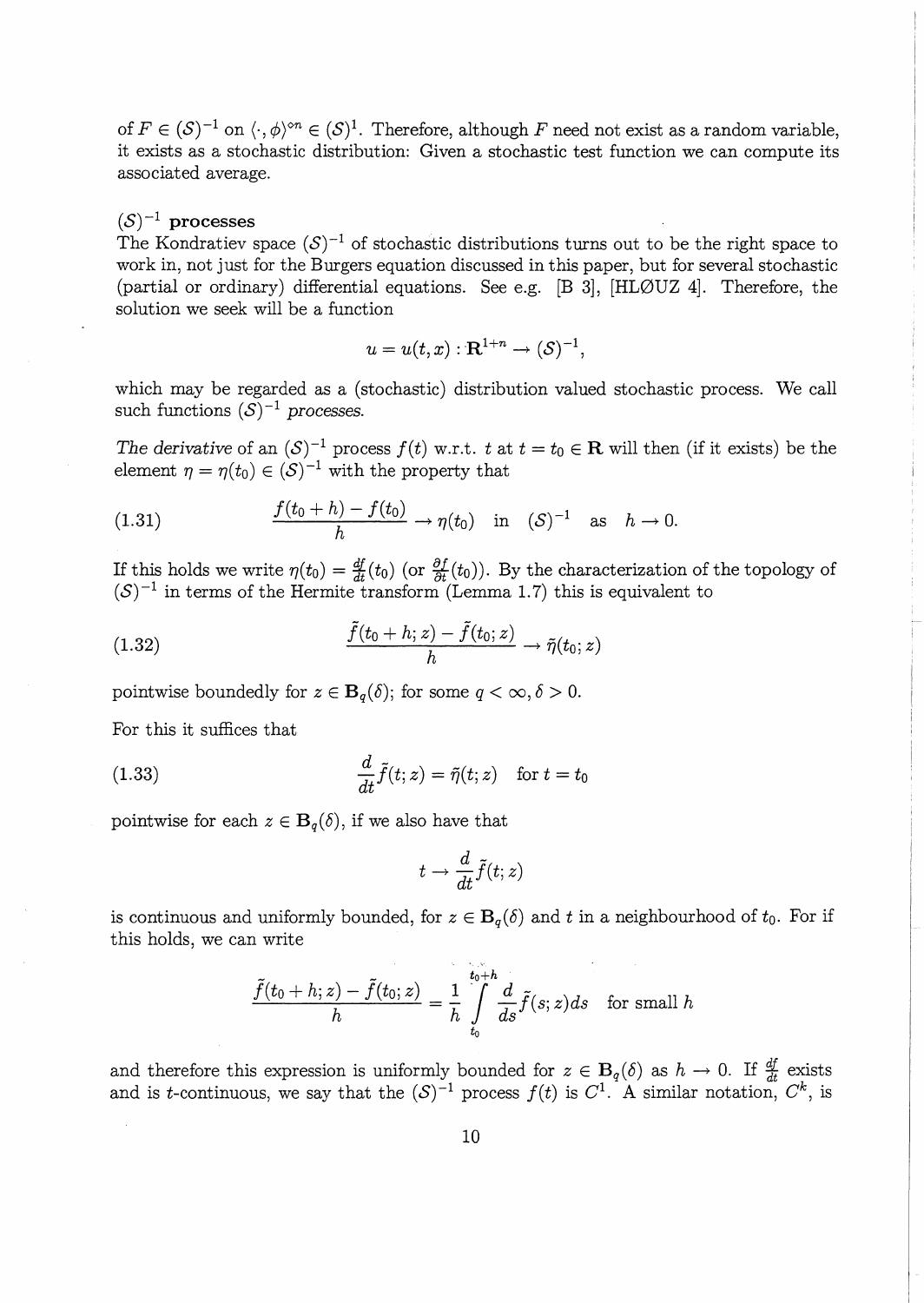used for higher order derivatives,  $k = 2, 3, \cdots$  (and for continuity if  $k = 0$ ) and for several variables,  $C^{k_1, k_2, \cdots, k_m}$ .

In [HLØUZ 1-2] a different kind of solution concept is studied: An  $L^p$  functional process  $(p \geq 1)$  is a map

$$
X:S\times \mathbf{R}^d\times \mathcal{S}'\to \mathbf{R}
$$

such that

- (i)  $x \to X(\phi, x, \omega)$  is (Borel) measurable for all  $\phi \in \mathcal{S}, \ \omega \in \mathcal{S}'$ and
- (ii)  $\omega \to X(\phi, x, \omega)$  belongs to  $L^p(\mu)$  for all  $\phi \in \mathcal{S}, x \in \mathbb{R}^d$ .

Intuitively,  $X(\phi, x, \omega)$  is the result of measuring the quantity X using the test function ("window")  $\phi$  shifted to the point *x* and in the "experiment"  $\omega$ .

**EXAMPLE.** White noise *W* may be regarded as an  $L^p$  functional process (for any  $p < \infty$ ) by putting

$$
W(p,x,\omega)=W_{\phi_x}(\omega),
$$

where

$$
\phi_x(y)=\phi(y-x).
$$

**REMARK** For  $L^1$  functional processes the definition of Wick product must be extended, since  $L^1(\mu)$  is not contained in  $(S)^{-1}$ . See [HLØUZ 1].

# **§2. FROM THE STOCHASTIC BURGERS EQUATION TO THE STOCHASTIC HEAT EQUATION.**

This transformation was performed in  $[HL\emptyset UZ 2]$ , but only in the context of functional processes and hence with more assumptions than will be needed within  $(S)^{-1}$ :

## **THEOREM 2.1 (The Wick-Cole-Hopf transformation (I))**

Let  $N = N(t, x)$  be an  $(S)^{-1}$ -valued  $C^{0,1}$ -process and define

$$
(2.1) \t\t w = -\nabla N.
$$

Assume that there exists an  $(S)^{-1}$ -valued  $C^{1,3}$ -process  $X(t, x)$  such that

$$
(2.2) \t\t u = -\nabla X
$$

solves the multidimensional Burgers equation

(2.3) 
$$
\begin{cases} \frac{\partial u_k}{\partial t} + \lambda \sum_{j=1}^n u_j \diamond \frac{\partial u_k}{\partial x_j} = \nu \Delta u_k + w_k(t, x); \ t > 0; \ x \in \mathbb{R}^n \\ u_k(0, x) = g_k(x); \ 1 \leq k \leq n \end{cases}
$$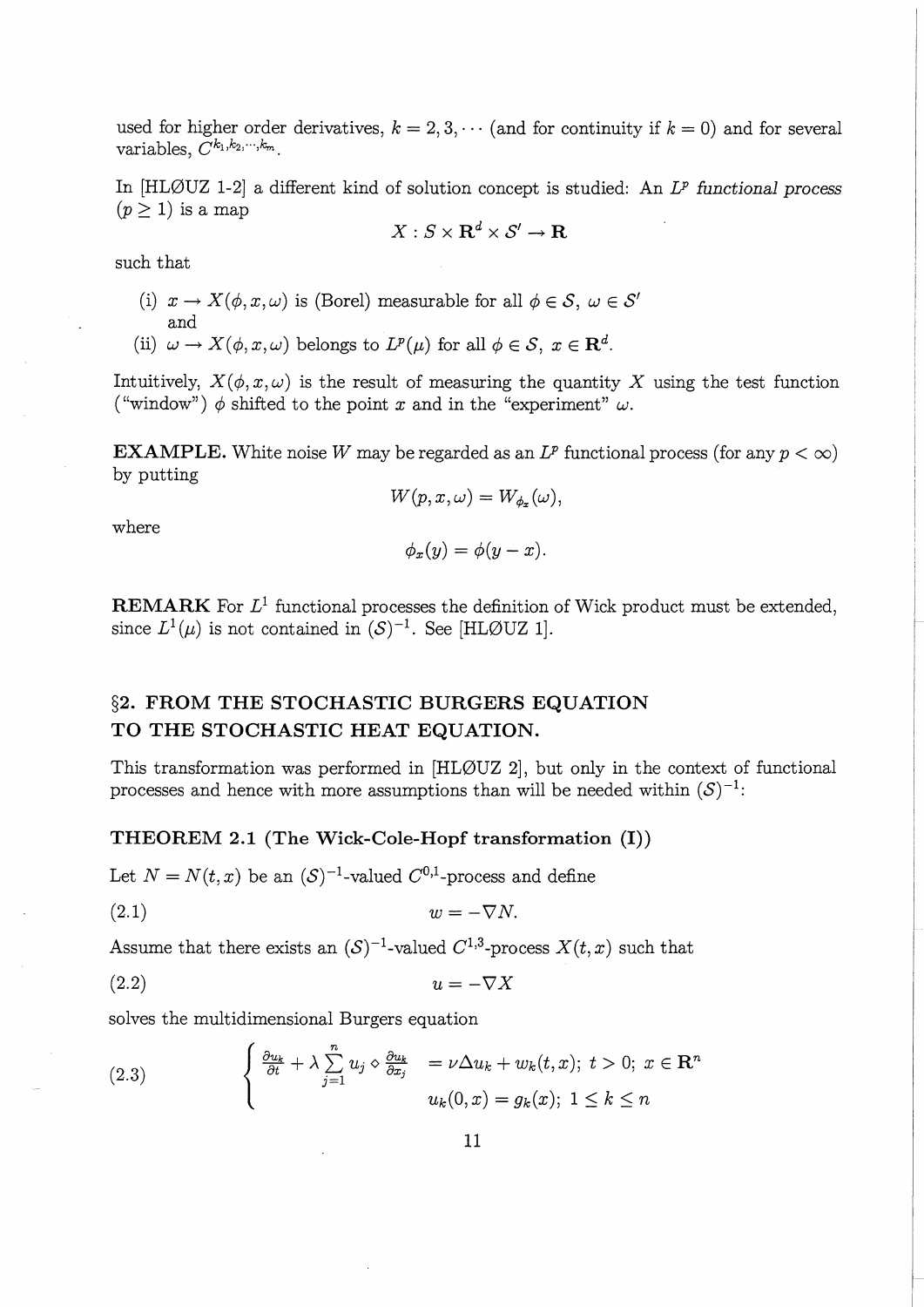Then the *Wick-Cole-Hopf transform Y* of u defined by

(2.4) 
$$
Y := \operatorname{Exp}(\frac{\lambda}{2\nu}X)
$$

solves the stochastic heat equation

(2.4) 
$$
\begin{cases} \frac{\partial Y}{\partial t} = \nu \Delta Y + \frac{\lambda}{2\nu} Y \diamond [N + C]; \ t > 0; \ x \in \mathbb{R}^n \\ Y(0, x) = \text{Exp}(\frac{\lambda}{2\nu} X(0, x)) \end{cases}
$$

for some *t*-continuous  $(S)^{-1}$ -valued process  $C(t)$  (independent of *x*).

*Proof.* The proof in the present  $(S)^{-1}$ -case follows the proof in [HLØUZ 2] with only minor modifications. For completeness we give the argument:

Substituting  $(2.1)$  and  $(2.3)$  in  $(2.2)$  we get

(2.5) 
$$
-\frac{\partial}{\partial x_k}(\frac{\partial X}{\partial t}) + \lambda \sum_j \frac{\partial X}{\partial x_j} \diamond \frac{\partial}{\partial x_j}(\frac{\partial X}{\partial x_k}) = -\nu \sum_j \frac{\partial^2}{\partial x_j^2}(\frac{\partial X}{\partial x_k}) - \frac{\partial N}{\partial x_k}
$$

or

(2.6) 
$$
\frac{\partial X}{\partial t} = \frac{\lambda}{2} \sum_{j} \left( \frac{\partial X}{\partial x_j} \right)^{2} + \nu \Delta X + N + C,
$$

where  $C = C(t)$  is a *t*-continuous, *x*-independent  $(S)^{-1}$ -process.

Basic Wick calculus rules give that

(2.7) 
$$
\frac{\partial Y}{\partial t} = \frac{\lambda}{2\nu} Y \diamond \frac{\partial X}{\partial t},
$$

(2.8) 
$$
\frac{\partial Y}{\partial x_j} = \frac{\lambda}{2\nu} Y \diamond \frac{\partial X}{\partial x_j}
$$

Hence

(2.9)  
\n
$$
\Delta Y = \sum_{j} \frac{\partial}{\partial x_{j}} (\frac{\partial Y}{\partial x_{j}}) = \sum_{j} \frac{\partial}{\partial x_{j}} (\frac{\lambda}{2\nu} Y \diamond \frac{\partial X}{\partial x_{j}})
$$
\n
$$
= \sum_{j} (\frac{\lambda}{2\nu})^{2} Y \diamond (\frac{\partial X}{\partial x_{j}})^{2} + \sum_{j} \frac{\lambda}{2\nu} Y \diamond \frac{\partial^{2} X}{\partial x_{j}^{2}}
$$
\n
$$
= \frac{\lambda}{2\nu} Y \diamond [\frac{\lambda}{2\nu} \sum_{j} (\frac{\partial X}{\partial x_{j}})^{2} + \Delta X]
$$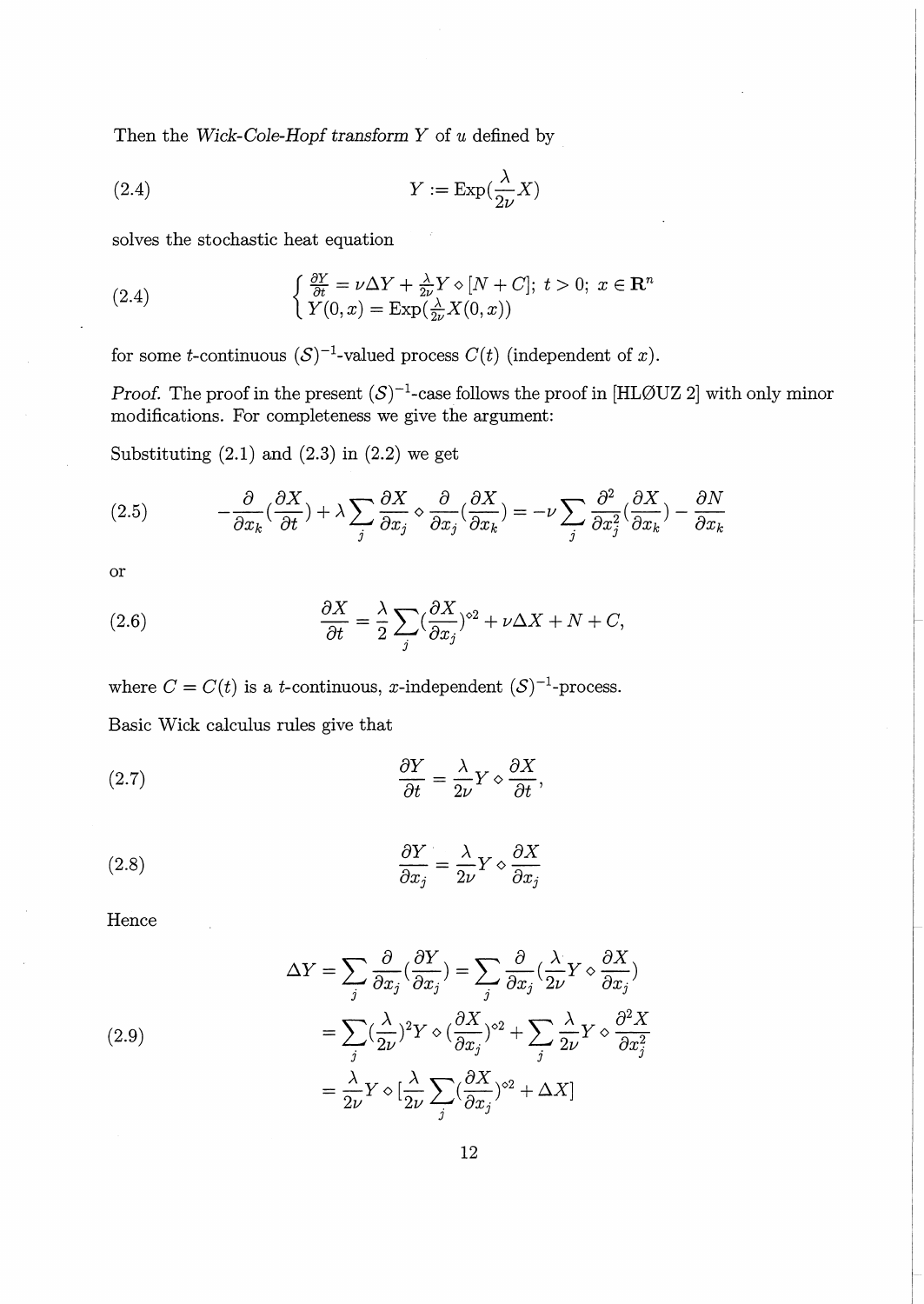Now apply  $(2.7)$ ,  $(2.6)$  and  $(2.9)$  to get

$$
\frac{\partial Y}{\partial t} = \frac{\lambda}{2\nu} Y \diamond \left[\frac{\lambda}{2} \sum_{j} \left(\frac{\partial X}{\partial x_{j}}\right)^{\diamond 2} + \nu \Delta X + N + C\right]
$$
  
=  $\frac{\lambda}{2\nu} Y \diamond \left[\frac{\lambda}{2\nu} \sum_{j} \left(\frac{\partial X}{\partial x_{j}}\right)^{\diamond 2} + \Delta X\right] \nu + \frac{\lambda}{2\nu} Y \diamond [N + C]$   
=  $\nu \Delta Y + \frac{\lambda}{2\nu} Y \diamond [N + C],$  as claimed.

# $\S3.$   $(S)^{-1}$  - SOLUTION OF THE STOCHASTIC HEAT EQUATION

We now consider the stochastic heat equation  $(2.4)$  obtained by performing the Wick-Cole-Hopf transformation:

#### **THEOREM 3.1**

Suppose that  $H(t, x)$  and  $f(x)$  are continuous  $(S)^{-1}$ -processes. Then the stochastic heat equation

(3.1) 
$$
\begin{cases} \frac{\partial Y}{\partial t} = \nu \Delta Y + H \diamond Y \; ; \; t > 0, \; x \in \mathbb{R}^n \\ Y(0, x) = f(x) \; ; \; x \in \mathbb{R}^n \end{cases}
$$

has the unique  $(S)^{-1}$ -solution

(3.2) 
$$
Y(t,x) = \hat{E}^x[f(b_{\alpha t}) \diamond \text{Exp}(\int_0^t H(s,b_{\alpha s})ds)]
$$

where  $\alpha = \sqrt{2\nu}$ ,  $(b_t, \hat{P}^x)$  is standard Brownian motion in  $\mathbb{R}^n$  and  $\hat{E}^x$  denotes expectation with respect to  $\hat{P}^x$ .

Proof. Taking Hermite transforms of (3.1) we get the equation  
\n(3.3) 
$$
\begin{cases}\n\frac{\partial \tilde{Y}}{\partial t} = \nu \Delta \tilde{Y} + \tilde{H} \cdot \tilde{Y} ; t > 0, x \in \mathbb{R}^n, z \in \mathbb{B}_q(\delta) \\
\tilde{Y}(0, x) = \tilde{f}(x) ; x \in \mathbb{R}^n, z \in \mathbb{B}_q(\delta)\n\end{cases}
$$

where

$$
\tilde{Y} = \tilde{Y}(t, x) = \tilde{Y}(t, x; z_1, z_2, \cdots) \quad ; \quad z \in \mathbf{B}_q(\delta)
$$

denotes the Hermite transform of *Y* etc. and  $B_q(\delta)$  is some neighbourhood of 0 in  $\mathbb{C}^N$ , as defined in §1. Fix  $z \in B_q(\delta)$ . Then by the complex version of the Feynman-Kac formula the solution  $\tilde{Y}(t, x, z)$  of (3.3) can be written

(3.4) 
$$
\tilde{Y}(t,x;z) = \hat{E}^{x}[\tilde{f}(b_{\alpha t};z) \exp[\int_{0}^{t} \tilde{H}(s,b_{\alpha s};z)ds]]
$$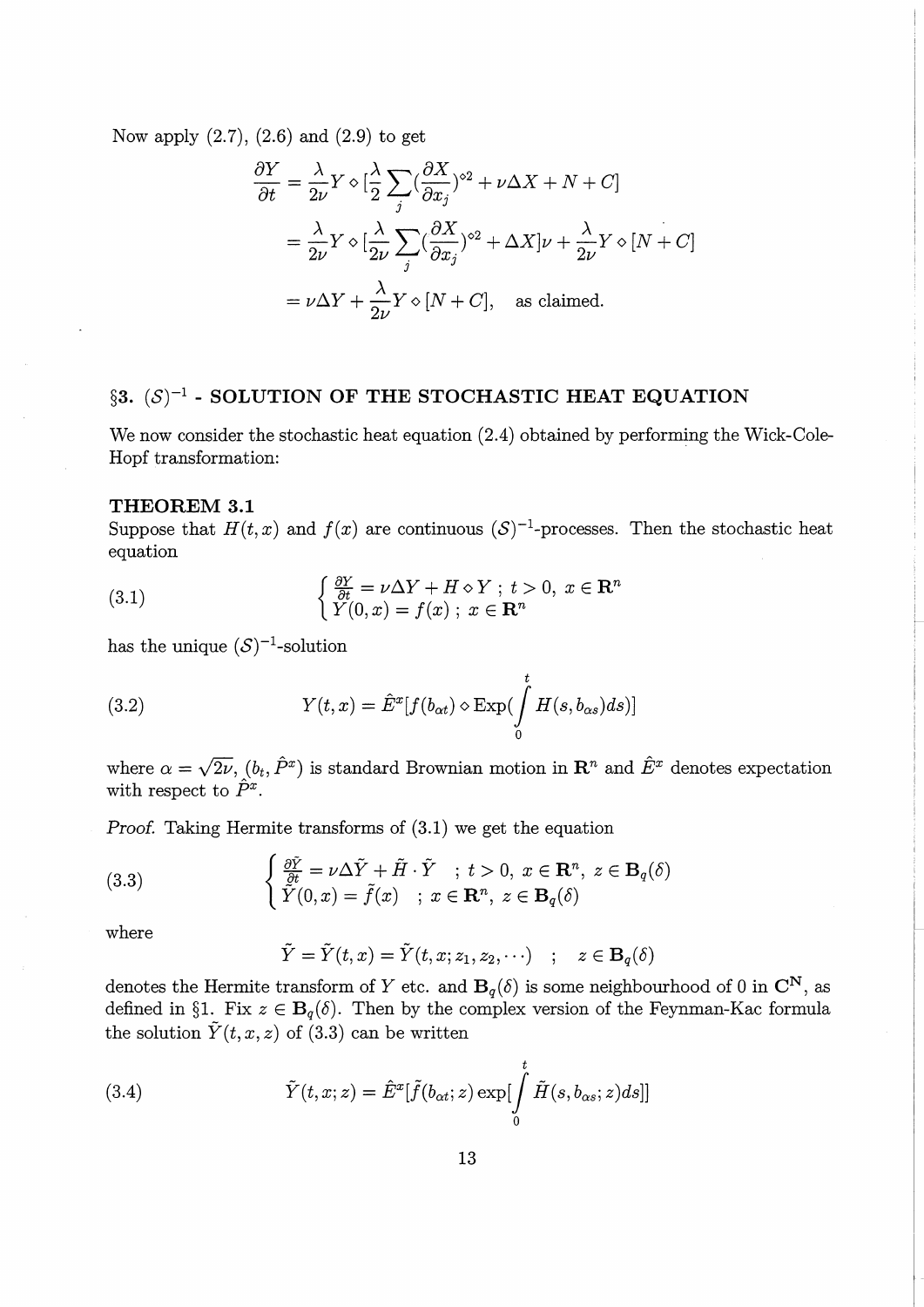with  $(b_t, \hat{P}^x)$  as described above.

This is the Hermite transform of the  $(S)^{-1}$  process

$$
Y(t,x) = \hat{E}^x[f(b_{\alpha t}) \diamond \text{Exp}(\int_0^t H(s,b_{\alpha s})ds)],
$$

and the proof is complete.

**REMARK.** The equation

$$
\frac{\partial u}{\partial t} = \Delta u + W \diamond u, \text{ where } W \text{ is white noise,}
$$

has been studied in [NZ]. They prove the existence of a solution of a type they call *generalized Wiener functionals.* 

# **§4. FROM THE STOCHASTIC HEAT EQUATION TO THE STOCHASTIC BURGERS EQUATION**

Using the fact that an analytic function composed with a Hermite transform (of an  $(S)^{-1}$ element) is again the Hermite transform (Corollary 1.9), we can now construct the inverse of the transformation in §2:

## **THEOREM 4.1 (The Wick-Cole-Hopf transformation (II))**

Suppose that  $Y(t, x)$  is an  $(S)^{-1}$ -process which solves the stochastic heat equation

(4.1) 
$$
\begin{cases} \frac{\partial Y}{\partial t} = \nu \Delta Y + H \diamond Y ; & t > 0, x \in \mathbb{R}^n \\ Y(0, x) = f(x) ; & x \in \mathbb{R}^n \end{cases}
$$

where  $f(x)$ ,  $H(t, x)$  are given  $(S)^{-1}$ -processes, continuously differentiable w.r.t *x*,  $H(t, x)$ continuous w.r.t.  $t$  and (see  $(1.29)$ )

(4.2) 
$$
E_{\mu}[f(x)] > 0 \text{ for all } x \in \mathbb{R}^{n}
$$

Then

(4.3) 
$$
u(t,x) := -\frac{2\nu}{\lambda} \nabla (\text{Log } Y(t,x)) \in (\mathcal{S})^{-1} \text{ for all } t \ge 0, x \in \mathbb{R}^n,
$$

where Log denotes "Wick-log" (Example 1.10d)) and the gradient is taken with respect to *x* (in  $(S)^{-1}$ ).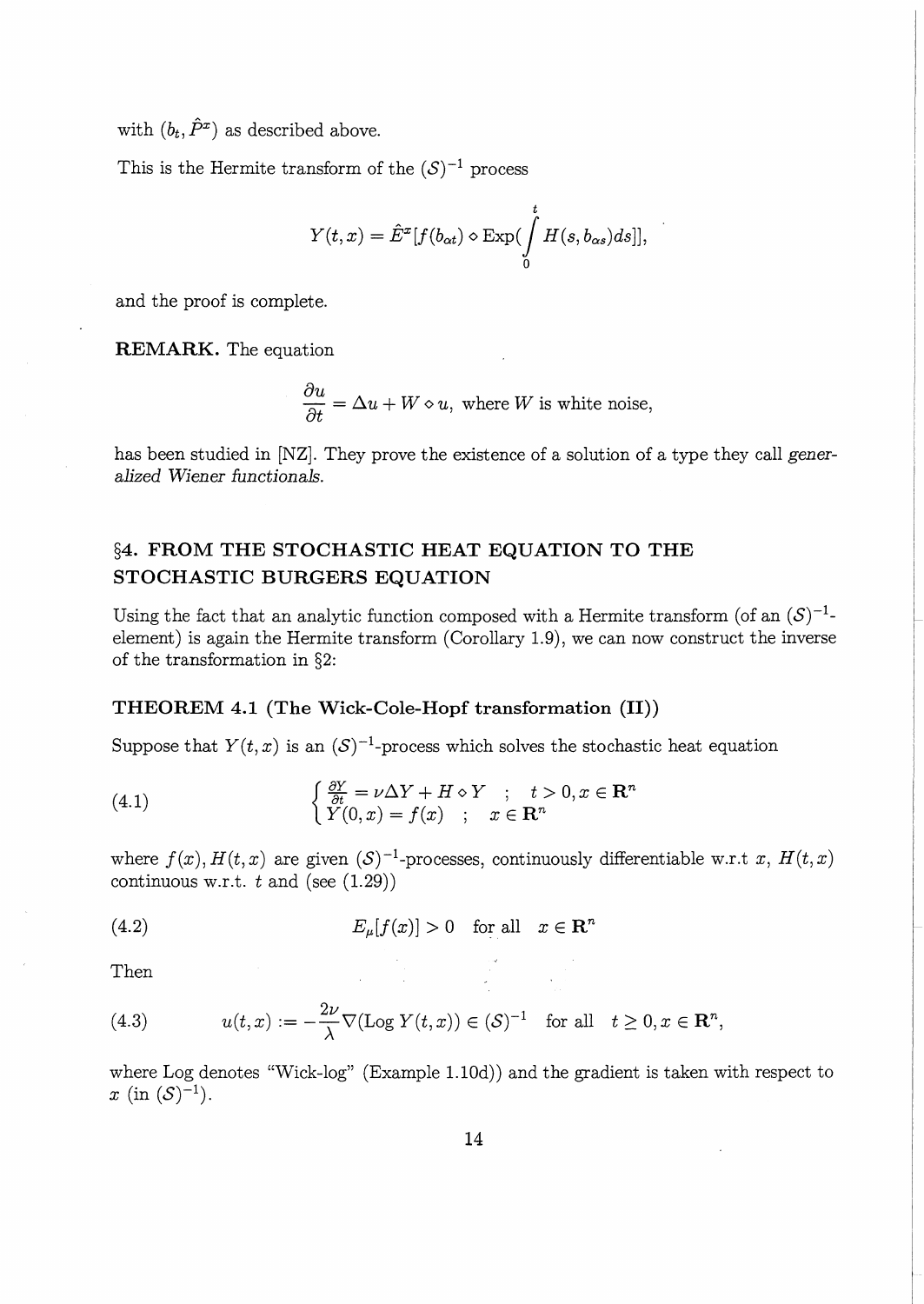Moreover,  $u = (u_1, \dots, u_n)$  solves the stochastic Burgers equation

(4.4) 
$$
\begin{cases} \frac{\partial u_k}{\partial t} + \lambda \sum_{j=1}^n u_j \diamond \frac{\partial u_k}{\partial x_j} = \nu \Delta u_k + w_k \; ; \; t > 0, \; x \in \mathbb{R}^n \\ u_k(0, x) = g_k(x) \; ; \; x \in \mathbb{R}^n, \end{cases}
$$

where

(4.5) 
$$
w_k(t,x) = -\frac{2\nu}{\lambda} \cdot \frac{\partial H}{\partial x_k}(t,x),
$$

and

(4.6) 
$$
g_k(x) = -\frac{2\nu}{\lambda} f(x)^{\diamond (-1)} \diamond \frac{\partial f}{\partial x_k}(x); \quad 1 \leq k \leq n
$$

Proof. By Theorem 3.1 the solution  $Y$  of  $(4.1)$  is given by

(4.7) 
$$
Y(t,x) = \hat{E}^x[f(b_{\alpha t}) \diamond \text{Exp}(\int_0^t H(s,b_{\alpha s})ds)] \quad ; \quad \alpha = \sqrt{2\nu}.
$$

Therefore, by (1.30)

$$
E_{\mu}[Y(t,x)] = \hat{E}^{x}[E_{\mu}[f(b_{\alpha t})] \cdot \exp(\int_{0}^{t} E_{\mu}[H(s,b_{\alpha s})]ds)] > 0
$$

for all  $t, x$ .

We conclude that the Wick-log of Y,  $X =$ Log Y, exists in  $(S)^{-1}$ , by Example 1.10d. We can therefore reverse the argument in the proof of Theorem 2.1:

Put

(4.8) 
$$
X(t,x) = \frac{2\nu}{\lambda} \text{Log } Y(t,x)
$$

and

(4.9) 
$$
u(t,x) = -\nabla X(t,x) \quad \text{(gradient w.r.t. } x)
$$

Then

(4.10) 
$$
Y(t,x) = \operatorname{Exp}(\frac{\lambda}{2\nu}X(t,x)),
$$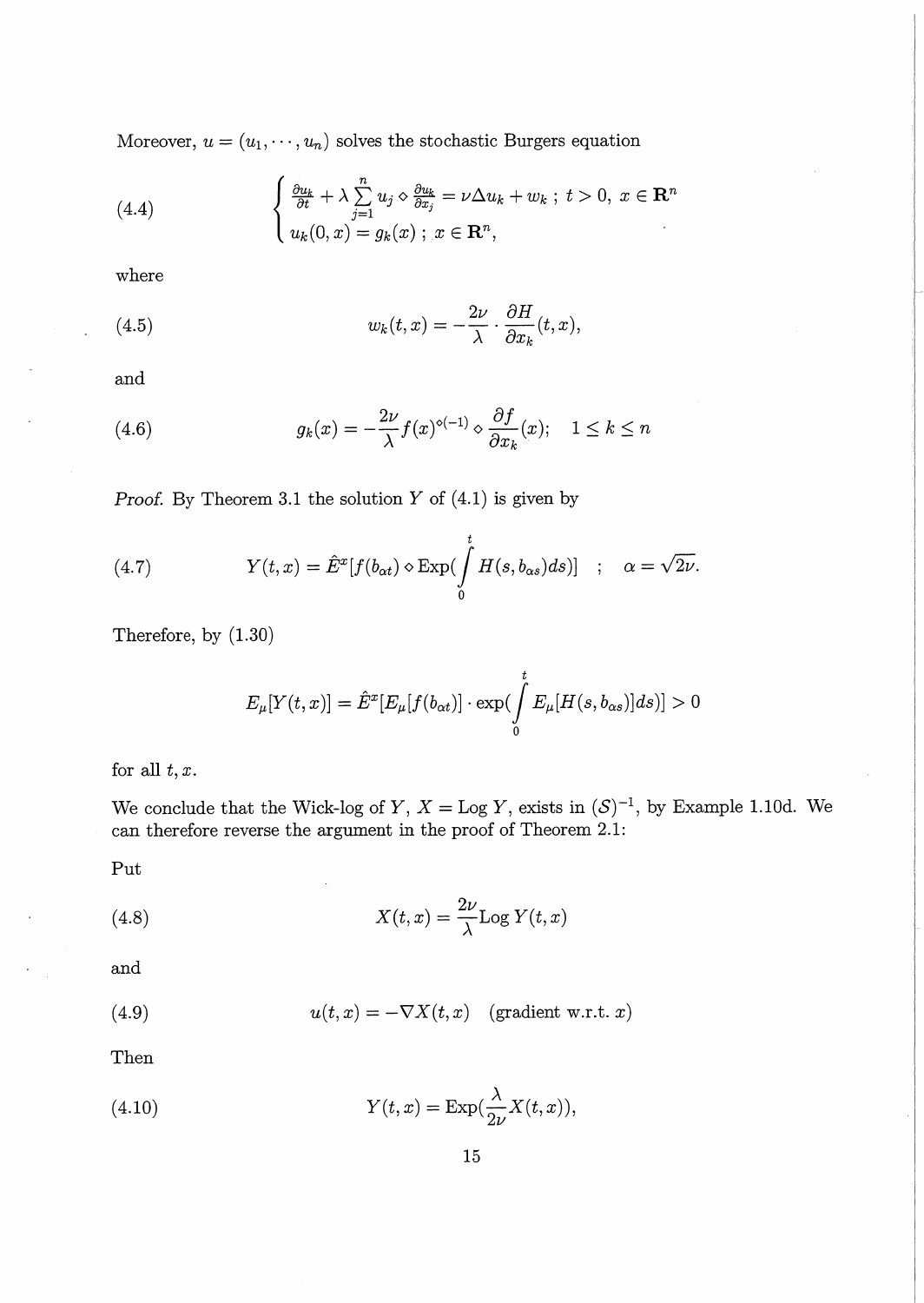namely

(5.3) 
$$
u(t,x) = -\frac{2\nu}{\lambda} \nabla \text{Log } Y(t,x),
$$

where  $Y$  is given by  $(4.7)$ , i.e.

(5.4) 
$$
Y(t,x) = \hat{E}^x[h(b_{\alpha t})^{\diamond \frac{\lambda}{2\nu}} \diamond \text{Exp}(\frac{\lambda}{2\nu} \int_0^t N(s,b_{\alpha s})ds)], \quad \alpha = \sqrt{2\nu}.
$$

b) (Uniqueness): Moreover, this process *u* in (5.3)-(5.4) is the only solution of (5.2) of gradient form, i.e. which is the gradient w.r.t.  $x$  of some continuously  $x$ -differentiable  $(S)^{-1}$  process.

#### Proof.

a) Apply Theorem 4.1 to the case when

(5.5) 
$$
H(t,x) = \frac{\lambda}{2\nu} N(t,x) \quad , \quad f(x) = h(x)^{\diamond \frac{\lambda}{2\nu}}
$$

b) If *u* solves (5.2) and

$$
u(t,x) = -\nabla X(t,x)
$$

then by Theorem 2.1 the process  $Y = \text{Exp}(\frac{\lambda}{2\nu}X)$  solves (3.1) with  $H = \frac{\lambda}{2\nu}[N+C]$ for some x-independent  $C(t) \in (S)^{-1}$ , and with

$$
f(x) = \exp(\frac{\lambda}{2\nu}X(0, x)).
$$

By Theorem 3.1 Y is unique. Then  $X = \frac{2\nu}{\lambda} \text{Log } Y$  is unique up to a constant and therefore *u* is unique. That completes the proof.

### **Acknowledgements**

We are grateful to Y. Kondratiev and G. Våge for valuable comments.

This work is partially supported by VISTA, a research cooperation between The Norwegian Academy of Science and Letters and Den Norske Stats Oljeselskap A.S. (Statoil).

#### **REFERENCES**

- [AKS] S. Albeverio, J. Kondratiev and L. Streit: Spaces of white noise distributions: Constructions, Descriptions, Applications II. Manuscript 1993.
	- [B 1] F.E. Benth: Integrals in the Hida distribution space  $(S)^*$ . In T. Lindstrøm, B. 0ksendal and A. S. Ustunel (editors): Stochastic Analysis and Related Topics. Gordon & Breach 1993, 89-99.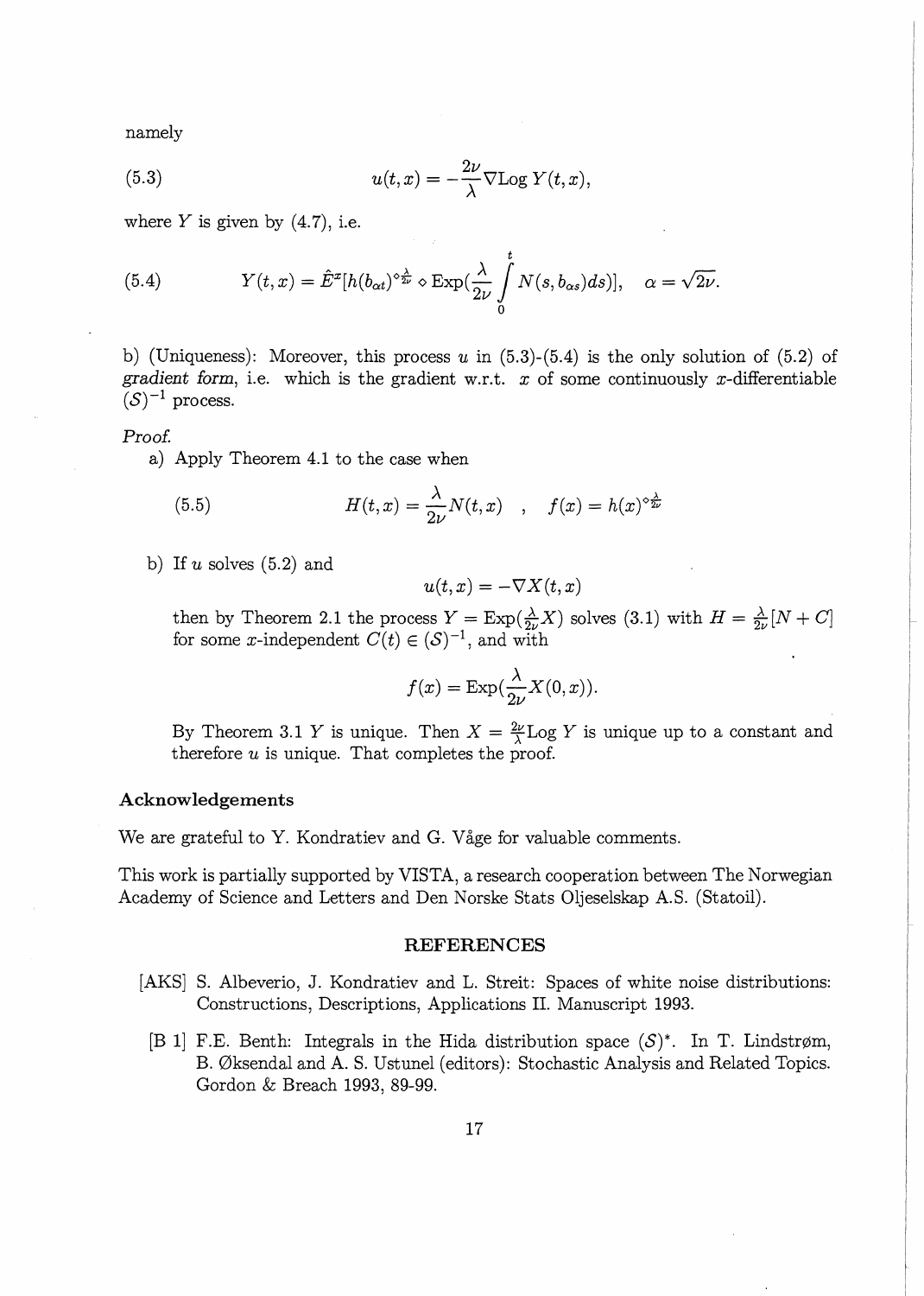- [B 2] F.E. Benth: A note on population growth in a crowded stochastic environment. Manuscript, University of Oslo 1993.
- [BCJ-L] L. Bertini, N. Cancrini and G. Jona-Lasinio: The stochastic Burgers equation. Manuscript 1993.
	- [DDT] G. DaPrato, A. Debussche and R. Ternan: Stochastic Burgers equation. Preprint, Scuola Normale Superiore Pisa 1993.
	- [DG] G. DaPrato and D. Gatarek: Stochastic Burgers equation with correlated noise. Preprint, Scuola Normale Superiore Pisa 1994.
- [GHLØUZ] H. Gjessing, H. Holden, T. Lindstrøm, J. Ubøe and T.-S. Zhang: The Wick product. In H. Niemi, G. Högnäs, A.N. Shiryaev and A. Melnikov (editors): "Frontiers in Pure and Applied Probability", Vol. 1. TVP Publishers, Moscow, 1993, pp. 29-67.
- [GjH0UZ] J. Gjerde, H. Holden, B. 0ksendal, J. Ub¢e and T.-S. Zhang: An equation modelling transport of a substance in a stochastic medium. Manuscript 1993.
	- [GV] I.M. Gelfand and N.Y. Vilenkin: Generalized Functions, Vol. 4: Applications of Harmonic Analysis. Academic Press 1964 (English translation).
		- [H] T. Hida: Brownian Motion. Springer-Verlag 1980.
	- [HI] T. Hida and N. Ikeda: Analysis on Hilbert space with reproducing kernel arising from multiple Wiener integral. Proc. Fifth Berkeley Symp. Math.Stat.Probab. II, part 1 (1965), 117-143.
	- [HKPS] T. Hida, H.-H. Kuo, J. Potthoff and L. Streit: White Noise Analysis. Kluwer 1993.
- [HLØU 1] H. Holden, T. Lindstrøm, B. Øksendal and J. Ubøe: Discrete Wick calculus and stochastic functional equations. Potential Analysis 1 (1992), 291-306.
- [HLØU 2] H. Holden, T. Lindstrøm, B. Øksendal and J. Ubøe: Discrete Wick products. In T. Lindstr¢m, B. 0ksendal and A.S. Ustunel (editors): Stochastic Analysis and Related Topics. Gordon & Breach 1993, pp. 123-148.
- [HLØUZ 1] H. Holden, T. Lindstrøm, B. Øksendal, J. Ubøe and T.-S. Zhang: Stochastic boundary value problems: A white noise functional approach. Probab. Th. Rel. Fields 95 (1993), 391-419.
- [HLØUZ 2] H. Holden, T. Lindstrøm, B. Øksendal, J. Ubøe and T.-S. Zhang: The Burgers equation with a noisy force. Comm. PDE 19 (1994), 119-141.
- [HLØUZ 3] H. Holden, T. Lindstrøm, B. Øksendal, J. Ubøe and T.-S. Zhang: A comparison experiment for Wick multiplication and ordinary multiplication. In T. Lind-